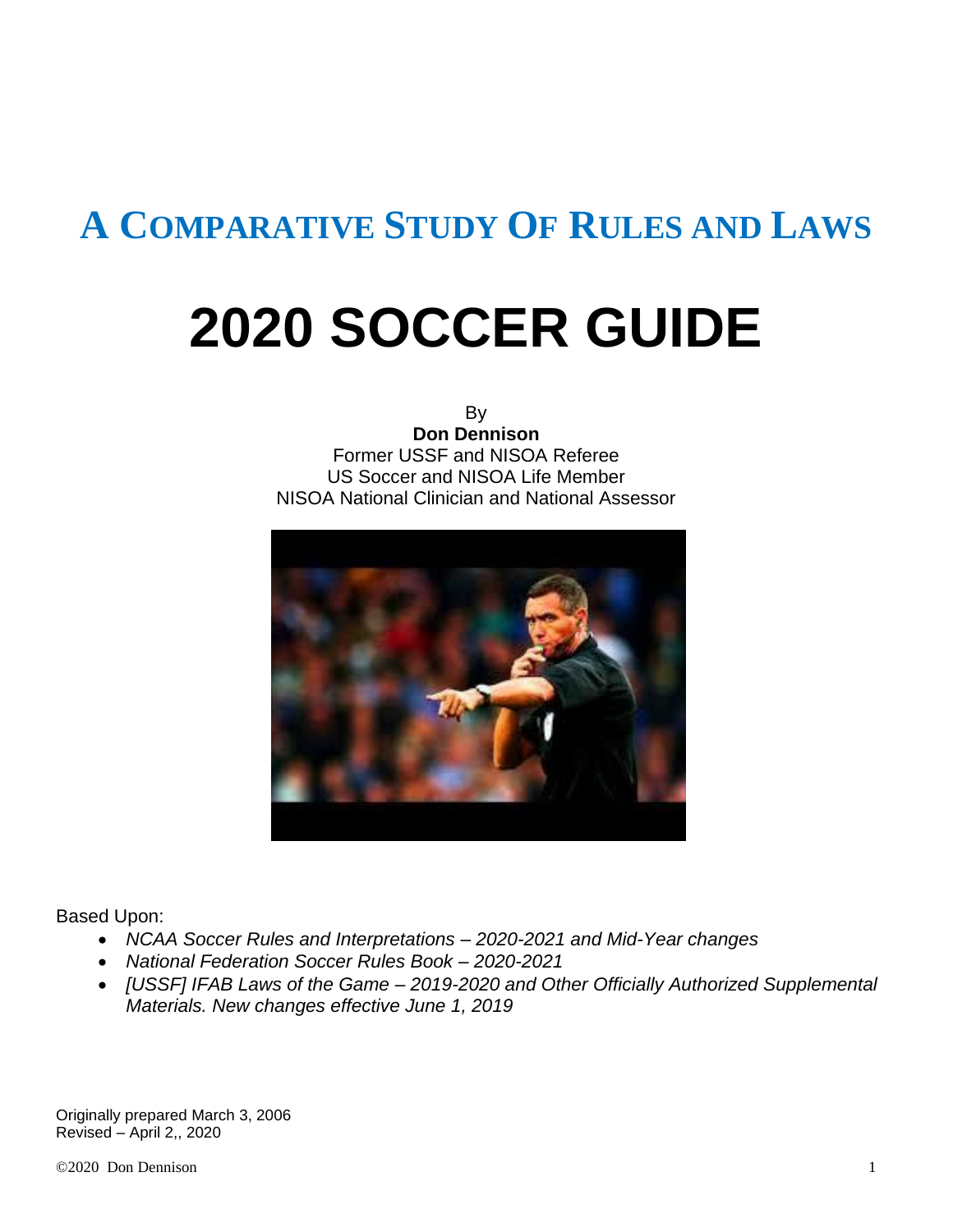Many soccer officials officiate soccer matches using several sets of Rules and Laws of different soccer organizations and rule-making bodies. As is to be expected, officials on occasion have some confusion regarding a specific rule or interpretation. For these reasons a study guide is needed for the officials to have easy references to the differences between NCAA, High School Federation Rules and IFAB Laws of the Game. Over the past thirty years the more **significant** rules have been brought generally into conformity by the three groups. Nevertheless, there are distinct differences in language and interpretation that still exist and each group has adopted specific rules that are believed to be more appropriate for their players and their ages. This guide is not an all-inclusive listing of each difference between the sets of Rules and Laws, but rather only lists the more important differences where such differences exist. Many technical and administrative rules such as player eligibility and accumulated cautions do not generally and directly concern the referee but rather the match administrators and have therefore been omitted from this study.

 This guide has been designed by the author for easy reference and many officials have carried this guide in their kit or in their cars for quick review prior to a match. It is also useful as a teaching aid for entry level and in-service clinics. Changes for the current year are shown in *italics* for easy reference. The comparisons are in tabular form following the particular topic and are in order of the specific Laws or Rules to which they are relevant except for the listing on page 3 and 4 which compares general Topics not referred to in specific Rules or Laws and several miscellaneous topics which are referred to on page 17.

 It should be noted that the three sets of Rules and Laws are constantly changing and the different bodies publish their changes at different times of the year. Generally the IFAB Laws of the Game are published in May and take effect the following June.. The NCAA Rules are enacted early in the year, but are not normally published until early or mid-summer. High School Federation rule changes are enacted by their Rules Committee each January and are distributed in late spring or early summer. The NCAA Rule Book is only published every other year. A new edition was published last year. Accordingly, this Guide is current only up to the date of its publication and includes all rules changes for the year as presently known by the author. If any errors are noted, it would be appreciated if they are brought to attention of Don Dennison at [donsar@comcast.net.](mailto:donsar@comcast.net)

This edition of this guide is the exclusive property of the author and it may not be reproduced in whole or in part or posted on a website or other publication without the prior express authorization and permission of its author.

NOTE: Modifications for the 2020-2021 season are shown in *italics*.

© 2020 Donald Dennison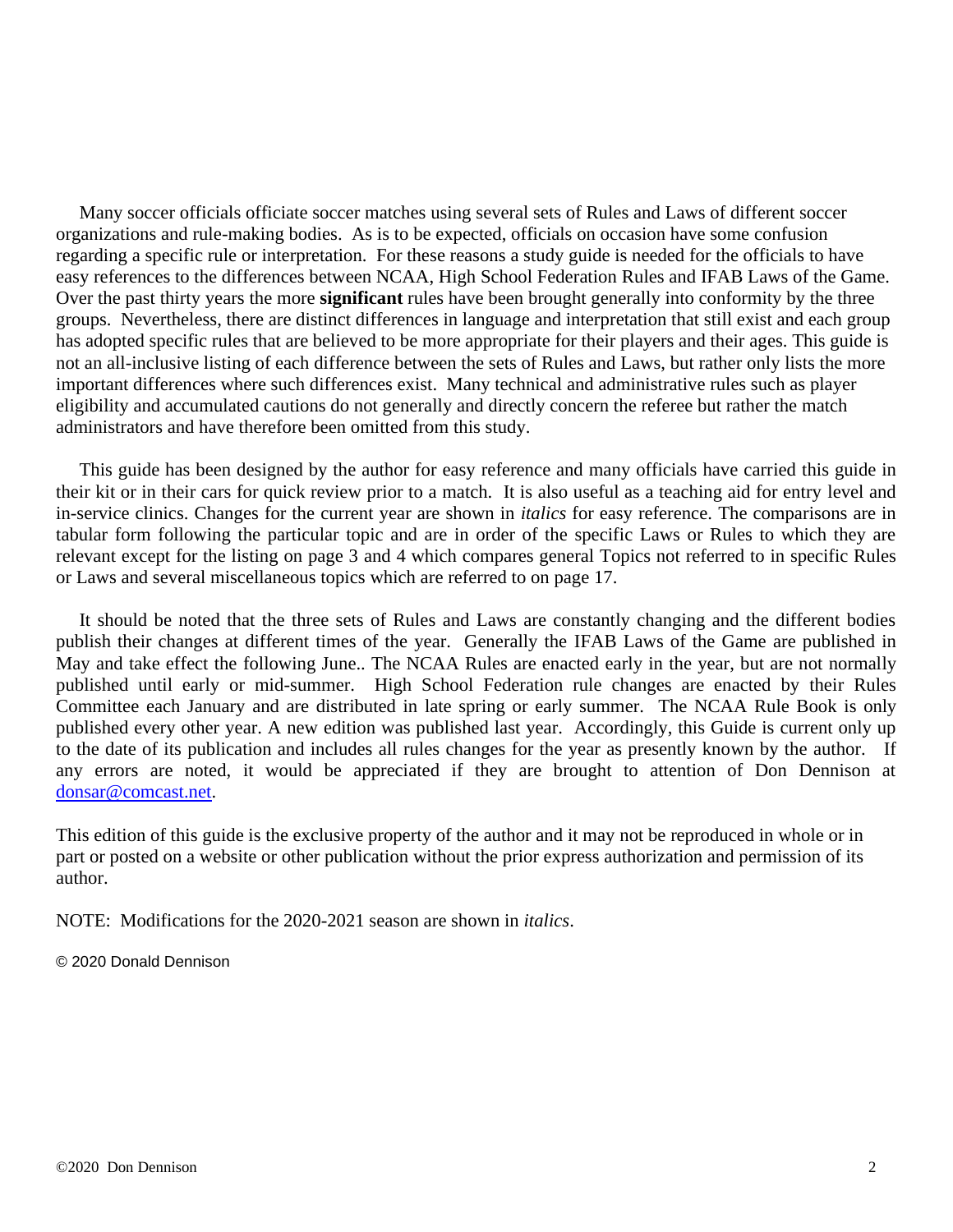

| <b>TOPIC</b>                                                                                                     | <b>NCAA</b>                                                                                                                                                                                                                                                                                                                                                                                                                                                                                        | <b>HIGH SCHOOL</b><br><b>FEDERATION</b><br><b>NFHS</b>                                                                                                                                                                                                                                                                                                                                                                                                                                          | <b>IFAB-USSF</b><br>THE<br>INTERNATIONAL<br>FOOTBALL<br>ASSOCIATION<br>BOARD                                                                                                                                                                                                                                                                                                                   |
|------------------------------------------------------------------------------------------------------------------|----------------------------------------------------------------------------------------------------------------------------------------------------------------------------------------------------------------------------------------------------------------------------------------------------------------------------------------------------------------------------------------------------------------------------------------------------------------------------------------------------|-------------------------------------------------------------------------------------------------------------------------------------------------------------------------------------------------------------------------------------------------------------------------------------------------------------------------------------------------------------------------------------------------------------------------------------------------------------------------------------------------|------------------------------------------------------------------------------------------------------------------------------------------------------------------------------------------------------------------------------------------------------------------------------------------------------------------------------------------------------------------------------------------------|
| Terminology -<br>(It is important to<br>use the proper<br>terminology,<br>especially in writing<br>game reports) | <b>Rules</b><br>Ejection<br>Drop Ball<br>Game<br>Overtime<br>Penalty<br>Coaching and Team Area<br><b>Terminated Game</b><br><b>Alternate Official</b><br><b>Illegal Obstruction</b>                                                                                                                                                                                                                                                                                                                | <b>Rules</b><br>Disqualification<br>Drop Ball<br>Game<br>Overtime<br>Penalty<br><b>Official and Team Area</b><br><b>Terminated Game</b><br>4 <sup>th</sup> Official<br>Obstruction                                                                                                                                                                                                                                                                                                              | Laws<br>Send Off<br><b>Dropped Ball</b><br>Match<br><b>Extra Time</b><br>Sanction<br><b>Technical Area</b><br>Abandoned Match<br>4 <sup>th</sup> Official / Additional Assist.<br>(AAR), Video Assist. Referees<br>Impedes Progress of Opponent                                                                                                                                                |
| Interpretations                                                                                                  | Approved Rulings (A,R.)<br>appearing in the Rule book<br>are official decisions of the<br>NCAA. The NCAA<br>secretary/rules editor can be<br>contacted for interpretations.<br>Generally it is preferable to<br>first go through the local<br>NISOA Chapter Clinician. The<br><b>NCAA Rules Book does NOT</b><br>contain the description of<br>standardized procedures for<br>the Diagonal System of<br>Control (DSC). NISOA<br>describes this system for its<br>members in other<br>publications. | Play Rulings in the Rules book<br>are interpretations approved by<br>the NFHS Soccer Rules<br>Committee. Member state<br>associations of the NFHS<br>independently make decisions<br>regarding compliance with or<br>modifications of the playing<br>rules for the student athletes in<br>their respective states. The<br>Rules describe 3 systems of<br>mechanics that may be used;<br>the Dual Officiating System,<br>The Diagonal System of<br>Control (DSC) and the Double-<br>Dual System. | Decisions of the Int'l, F.A. Board<br>are official interpretations.<br>Additional Interpretations in the<br>U.S. can be obtained initially<br>through the State Director of<br>Instruction (SDI). Questions and<br>Answers on the Laws of the<br>Game are also official sources in<br>the U.S. The Diagonal System of<br>Control (DSC) is described in<br>other IFAB and USSF<br>publications. |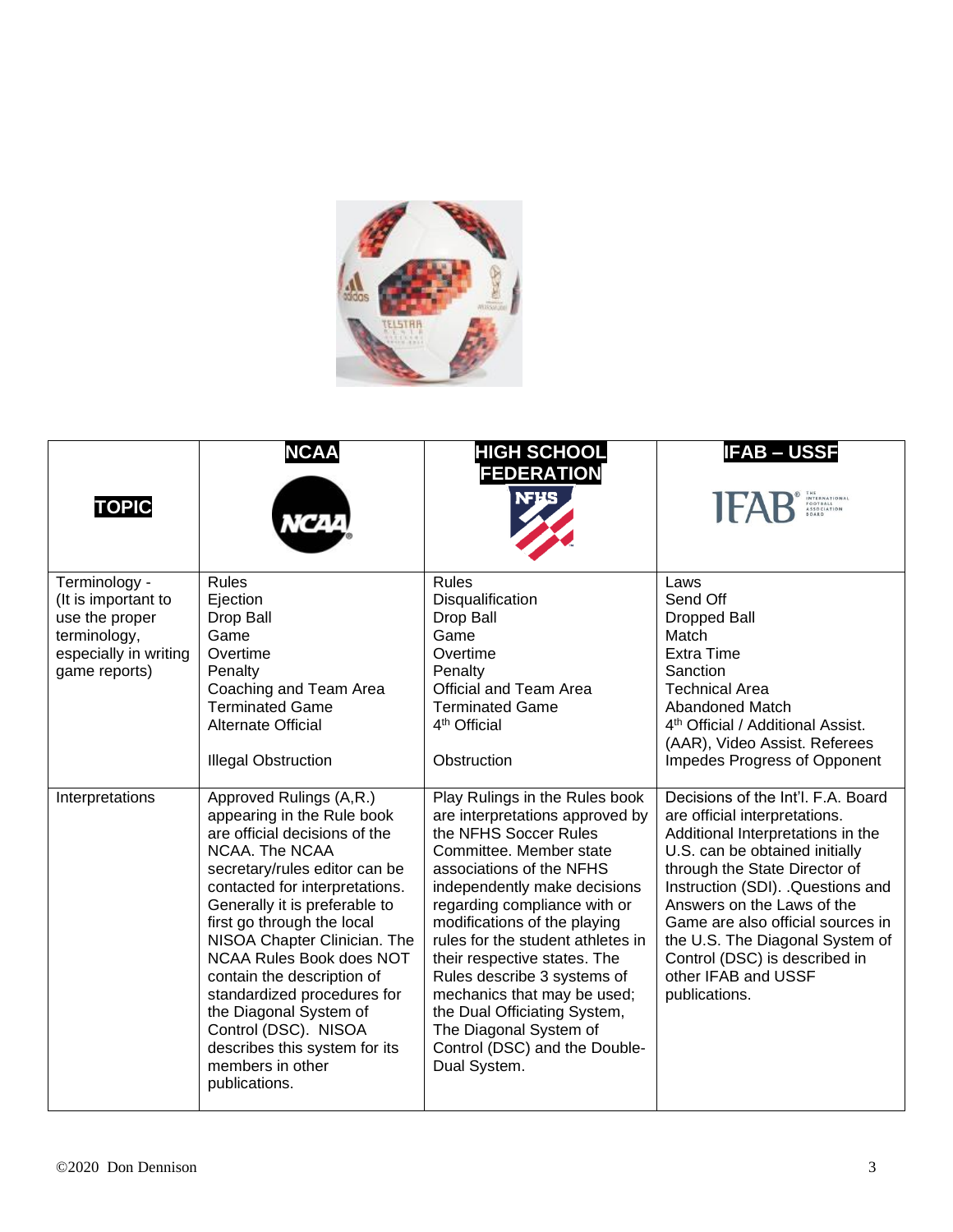| <b>TOPIC</b>                                          | <b>NCAA</b>                                                                                                                                                                                                                                | <b>HS FED</b>                                                                                                                                                                                                                                                                                   | <b>IFAB/FIFA</b>                                                                                  |
|-------------------------------------------------------|--------------------------------------------------------------------------------------------------------------------------------------------------------------------------------------------------------------------------------------------|-------------------------------------------------------------------------------------------------------------------------------------------------------------------------------------------------------------------------------------------------------------------------------------------------|---------------------------------------------------------------------------------------------------|
| <b>FIELD OF PLAY</b>                                  | <b>RULE1</b>                                                                                                                                                                                                                               | <b>RULE 1</b>                                                                                                                                                                                                                                                                                   | LAW <sub>1</sub>                                                                                  |
| 11 Yd.<br>Encroachment<br>Hash Mark from<br>corner    | Mandatory - Correct before<br>match, if not possible, begin<br>game and file report. Only on<br>goal line. No provision for<br>touchline                                                                                                   | Same as IFAB                                                                                                                                                                                                                                                                                    | Optional both off of goal line and<br>off of touchline                                            |
| Penalty Kick Mark                                     | 2 foot Line or 9" diameter spot                                                                                                                                                                                                            | Same as NCAA                                                                                                                                                                                                                                                                                    | Penalty mark (no fixed size)                                                                      |
| <b>Goal Nets</b>                                      | Mandatory                                                                                                                                                                                                                                  | Same as NCAA                                                                                                                                                                                                                                                                                    | Not mandatory - may be used                                                                       |
| Coaching and<br>Team Area                             | 20 yards long and at least 5<br>ft. from touchline, benches 10<br>yds. apart<br>Caution to coach who leaves<br>the area after a first verbal<br>warning and IFK where ball<br>was if game stopped.<br>Ejection for 3rd offence. R<br>12.14 | Same size as NCAA except<br>benches 20 yds. apart and at<br>least 10 ft. from touchline.<br>Caution to coach who leaves<br>this area. R 1, Sec. 5. Benches<br>should be on same side of field<br>- if not, benches should be<br>diagonally opposed from each<br>other on opposite side of field | Specifies a Technical Area. Only<br>one person at a time may convey<br>information to the players |
| Coach<br>communication                                | Coaches who are eligible to<br>participate may communicate<br>with each other electronically.                                                                                                                                              | No provision but no phones or<br>radios allowed during play.<br>Communication devices on<br>sideline only. Cannot<br>communicate with players.                                                                                                                                                  | No provision                                                                                      |
| <b>Padded Goal Posts</b>                              | Not Sanctioned                                                                                                                                                                                                                             | A white commercially made<br>pad at least 72" in height and a<br>max. of 1" thick may be placed<br>on the vertical posts.                                                                                                                                                                       | Not Sanctioned                                                                                    |
| <b>Goal Post</b><br>Placement                         | Goal lines must be the same<br>width as the goal posts and<br>crossbars.                                                                                                                                                                   | Rear of each goal post shall be<br>on the outer edge of the goal<br>line. R 1, Sec. 4, Art. 1                                                                                                                                                                                                   | Same as NCAA                                                                                      |
| Field Conditions for<br>play to start and<br>continue | Determination made by<br>referee                                                                                                                                                                                                           | Prior to start of game, host<br>institution representative<br>determines; thereafter<br>determination is made by<br>referee.                                                                                                                                                                    | Same as NCAA                                                                                      |
| Games played<br>indoors                               | Game may be played indoors                                                                                                                                                                                                                 | No provision                                                                                                                                                                                                                                                                                    | No provision                                                                                      |
| <b>Turf Fields</b>                                    | Permitted - no restrictions                                                                                                                                                                                                                | Same as NCAA                                                                                                                                                                                                                                                                                    | Artificial surfaces must be green.<br>Surfaces cannot be mixed.                                   |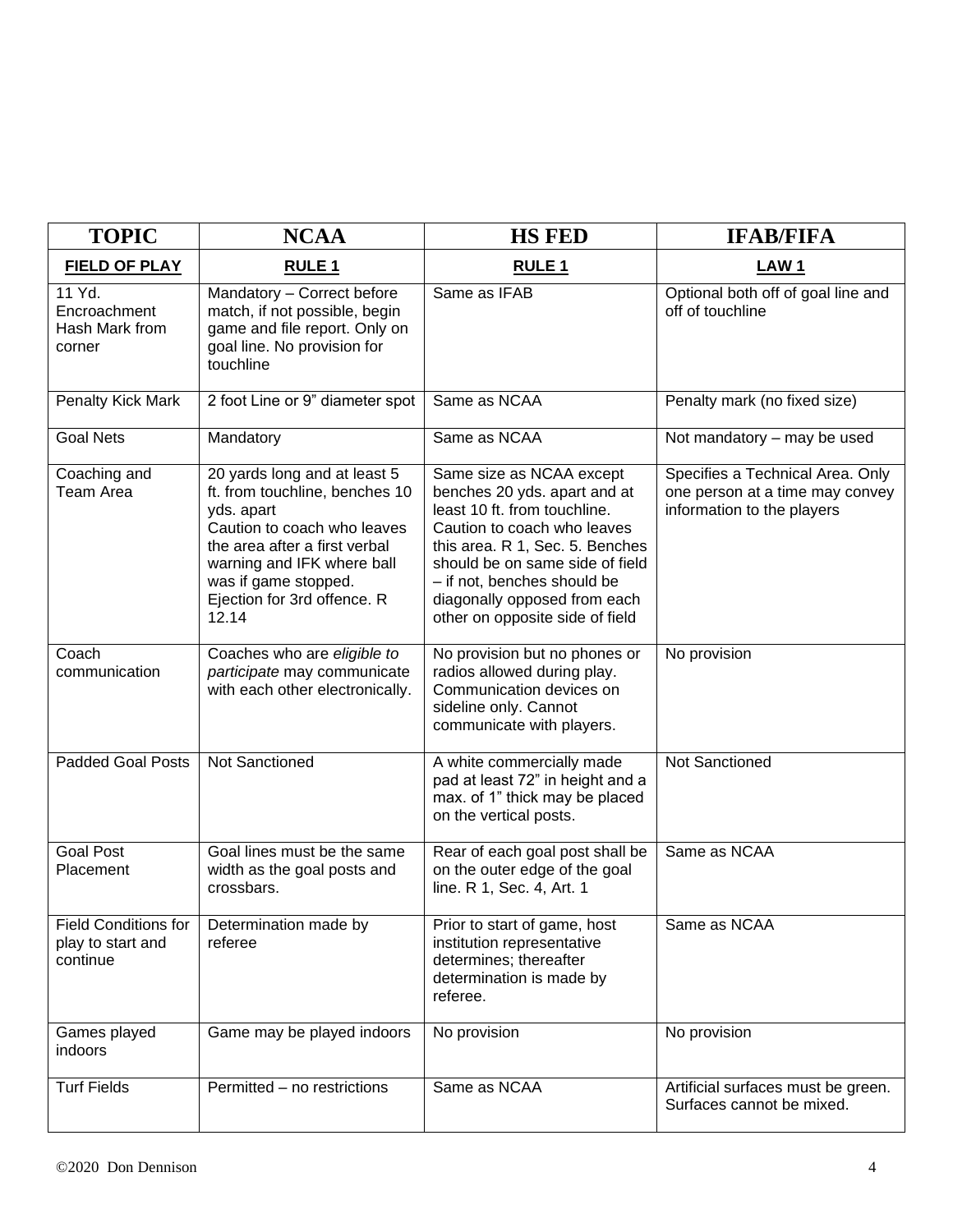| <b>TOPIC</b>                             | <b>NCAA</b>                                                                                                                                                                                                                                                                                                                                                                                                                                                                                                                                                                          | <b>HS FED</b>                                                                                                                                                                                                                                                                                                                                                                                                                                                                                                                                                                                                                                                                                  | <b>IFAB/FIFA</b>                                                                                                                                                                                                                                                                                                                                                                                                                                                                                                                                     |
|------------------------------------------|--------------------------------------------------------------------------------------------------------------------------------------------------------------------------------------------------------------------------------------------------------------------------------------------------------------------------------------------------------------------------------------------------------------------------------------------------------------------------------------------------------------------------------------------------------------------------------------|------------------------------------------------------------------------------------------------------------------------------------------------------------------------------------------------------------------------------------------------------------------------------------------------------------------------------------------------------------------------------------------------------------------------------------------------------------------------------------------------------------------------------------------------------------------------------------------------------------------------------------------------------------------------------------------------|------------------------------------------------------------------------------------------------------------------------------------------------------------------------------------------------------------------------------------------------------------------------------------------------------------------------------------------------------------------------------------------------------------------------------------------------------------------------------------------------------------------------------------------------------|
| THE BALL                                 | RULE <sub>2</sub>                                                                                                                                                                                                                                                                                                                                                                                                                                                                                                                                                                    | <b>RULE 2</b>                                                                                                                                                                                                                                                                                                                                                                                                                                                                                                                                                                                                                                                                                  | LAW <sub>2</sub>                                                                                                                                                                                                                                                                                                                                                                                                                                                                                                                                     |
| Number of Balls                          | No fewer than 5, identical<br>balls. At least 4 ball persons<br>at least 10 yrs. of age.<br>Recommended to wear<br>colored vests. Pressure of<br>balls $-8.5$ to 15.6 psi                                                                                                                                                                                                                                                                                                                                                                                                            | 3 or more of similar quality.<br>Must have NFHS logo<br>displayed, supplied by home<br>team or referee can select<br>from visitor if unavailable.<br>Inflate to manuf. spec. At least<br>2 ball holders.                                                                                                                                                                                                                                                                                                                                                                                                                                                                                       | 1 required, others may be used if<br>available. For major international<br>matches - IFAB marking<br>required<br>USSF - up to 6 suggested. Ball<br>pressure-8.5 to 15.6 psi                                                                                                                                                                                                                                                                                                                                                                          |
| <b>PLAYERS AND</b><br><b>SUBSTITUTES</b> | <b>RULE 3</b>                                                                                                                                                                                                                                                                                                                                                                                                                                                                                                                                                                        | <b>RULE 3</b>                                                                                                                                                                                                                                                                                                                                                                                                                                                                                                                                                                                                                                                                                  | <b>LAW3</b>                                                                                                                                                                                                                                                                                                                                                                                                                                                                                                                                          |
| <b>Team Roster</b>                       | REQUIRED to be presented<br>to referee, scorekeeper and<br>other coach 30 mins. prior to<br>game. Copy for referee<br>should not show total<br>cautions and ejections.<br>Terminate if not given                                                                                                                                                                                                                                                                                                                                                                                     | REQUIRED to be presented by<br>coach or player to referee 5<br>mins. prior to game. Names<br>may be added to roster after<br>start of play. Player numbers<br>required on roster                                                                                                                                                                                                                                                                                                                                                                                                                                                                                                               | Names of subs given to referee<br>prior to match (no more than 12<br>in top level matches only 6 may<br>be used). List of subs must be<br>given to referee before the match                                                                                                                                                                                                                                                                                                                                                                          |
| <b>When Substitutions</b><br>Allowed     | Either Team: End of period;<br>goal; goal kick; player<br>removed for equipment<br>change (other team may sub<br>equal number); injury or<br>caution (only players involved<br>- other team may sub like<br>number); bleeding injury;<br>blood on uniform; or signs of<br>concussion must be subbed<br>and can return on any<br>stoppage if cleared by<br>medical personnel (not<br>charged with reentry)<br>GK ejected (team plays short<br>but may sub for GK-no sub<br>for other team. Player leaves<br>field for equipment change<br>without sub, may return at<br>next stoppage | Either Team: Unlimited at end<br>of period; goal; goal kick<br>(players must have already<br>reported to scorer); caution<br>(player must go out); injury if<br>referee stops clock, player<br>must go out including<br>goalkeeper; disqualification<br>(but not for disqualified player);<br>blood on player or uniform or<br>any sign of concussion (may<br>not return until cleared by<br>health care professional. When<br>Bench player carded and subs<br>have already reported. All subs<br>must be beckoned onto field<br>except before start of a period.<br>Player leaving for <i>improper</i><br>equipment may be subbed for<br>and after corrected may<br>reenter at next dead ball | At any stoppage with permission<br>of referee. (Many local leagues<br>have set times for substitutions -<br>consult<br>Player leaving for equip. change<br>or repair can reenter during play<br>with permission of referee<br>Free subs allowed and subbed<br>player allowed back in for youth,<br>veterans, and disability teams.<br>Sub entering field without<br>permission - Indirect Free Kick to<br>opponents.<br>12 men on field when goal is<br>scored - Direct Free kick from<br>position of the extra player.<br>Free subs in youth soccer |
| continued                                | Team in Possession: Throw-<br>in or corner kick (if sub, other<br>team may also sub). Players<br>must have reported to scorer<br>prior to ball going out of play                                                                                                                                                                                                                                                                                                                                                                                                                     | Team in Possession: Same as<br><b>NCAA</b>                                                                                                                                                                                                                                                                                                                                                                                                                                                                                                                                                                                                                                                     | See above                                                                                                                                                                                                                                                                                                                                                                                                                                                                                                                                            |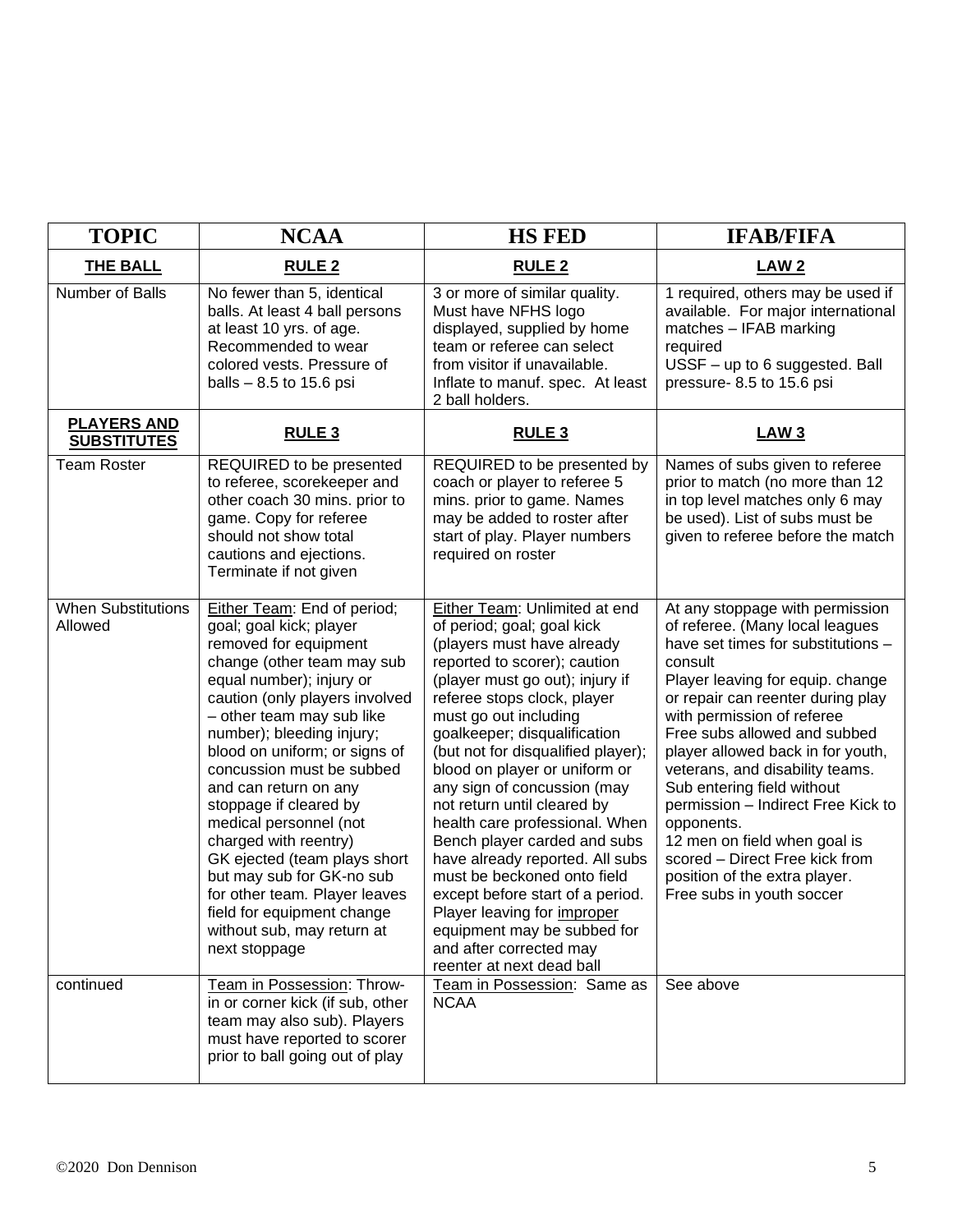| <b>TOPIC</b>                                                                         | <b>NCAA</b>                                                                                                                                                                             | <b>HS FED</b>                                                                                                                                                                                                                                                                                                                                                                                                                                                                                                                                | <b>IFAB/FIFA</b>                                                                                                                                                                                                                                                                                                                                                                                                |
|--------------------------------------------------------------------------------------|-----------------------------------------------------------------------------------------------------------------------------------------------------------------------------------------|----------------------------------------------------------------------------------------------------------------------------------------------------------------------------------------------------------------------------------------------------------------------------------------------------------------------------------------------------------------------------------------------------------------------------------------------------------------------------------------------------------------------------------------------|-----------------------------------------------------------------------------------------------------------------------------------------------------------------------------------------------------------------------------------------------------------------------------------------------------------------------------------------------------------------------------------------------------------------|
| <b>PLAYERS AND</b><br><b>SUBSTITUTES</b>                                             | RULE <sub>3</sub>                                                                                                                                                                       | RULE <sub>3</sub>                                                                                                                                                                                                                                                                                                                                                                                                                                                                                                                            | <b>LAW3</b>                                                                                                                                                                                                                                                                                                                                                                                                     |
| <b>When Substitute</b><br>Becomes a Player<br>of Record                              | When beckoned on by<br>referee during first 85 mins. of<br>match. During last 5 mins.,<br>when referee signals the<br>clock to stop if the leading<br>team substitutes                  | When beckoned onto field by<br>the referee                                                                                                                                                                                                                                                                                                                                                                                                                                                                                                   | When the substitute actually<br>enters the field (must be at the<br>halfway line). Player being<br>replaced must leave the field at<br>the nearest point on boundary<br>line, not necessarily at the center                                                                                                                                                                                                     |
| <b>Restrictions of</b><br>Substitution                                               | During 1st half and in each<br>overtime period - no reentry.<br>One reentry in 2nd half (R3,<br>Sec5). GK allowed one<br>reentry in each period and<br>each overtime                    | A player substituted for may<br>reenter an unlimited number of<br>times in the match                                                                                                                                                                                                                                                                                                                                                                                                                                                         | Player replaced may not reenter<br>the match (this differs in many<br>local competitions and youth<br>matches. (Refer to local league<br>laws)                                                                                                                                                                                                                                                                  |
| Changing of Goal<br>Keeper with Field<br>Player                                      | During any stoppage with<br>referee's permission. Verbal<br>warning to both players at<br>next stoppage for violation.<br>No sub from the bench for GK<br>during a penalty kick         | Whenever clock is stopped or<br>at a substitution time with after<br>notifying referee. Both players<br>verbally warned for any<br>violation                                                                                                                                                                                                                                                                                                                                                                                                 | During any stoppage with<br>referee's permission. Caution<br>both players for violation when<br>ball is out of play                                                                                                                                                                                                                                                                                             |
| Withdrawing a<br>Reported<br>Substitute                                              | Sub is not required to enter<br>but is charged with a reentry                                                                                                                           | Once beckoned onto field by<br>referee, sub must enter                                                                                                                                                                                                                                                                                                                                                                                                                                                                                       | No requirement                                                                                                                                                                                                                                                                                                                                                                                                  |
| <b>PLAYER'S</b><br><b>EQUIPMENT</b>                                                  | <b>RULE 4</b>                                                                                                                                                                           | <b>RULE 4</b>                                                                                                                                                                                                                                                                                                                                                                                                                                                                                                                                | <b>LAW 4</b>                                                                                                                                                                                                                                                                                                                                                                                                    |
| Casts, Facemasks,<br>"Ankle Braces",<br><b>Monitoring Devices</b><br>and head covers | Casts permitted if covered<br>and not considered<br>dangerous by referee.<br>Facemasks permitted.<br>Players may wear a device to<br>monitor data which can be<br>used during the match | Hard casts or splints must be<br>padded with closed cell foam<br>at least 1/2" thick. Facemask, if<br>worn, must be molded to the<br>face with no protrusions; player<br>must have a medical release at<br>game site signed by a<br>physician for use of mask;<br>Metal ankle braces must be<br>worn inside socks; non-metal<br>may be worn outside of sock.<br>Soft padded headbands<br>allowed. Capt. armband, if<br>worn, must be on arm. Heart<br>monitors allowed. Head<br>covering allowed if approved<br>by state. Hearing aids legal | Referee's discretion - check for<br>safety and require padding if cast<br>is hard or dangerous. Soft<br>facemasks permitted if referee<br>deems them not dangerous.<br>Head covers allowed if black or<br>same color as jersey. May not be<br>attached to jersey. Monitoring<br>devices (EPTS) allowed but may<br>not be received or used during<br>the match in the technical area<br>Goalkeepers caps allowed |
| <b>Uniform Numbers</b>                                                               | 8" number of back of jersey<br>and 4" number on front of<br>jersey including GK                                                                                                         | 6" number of back of jersey<br>including GK, 4" number on<br>front of jersey or on shorts                                                                                                                                                                                                                                                                                                                                                                                                                                                    | Nothing specified in Laws                                                                                                                                                                                                                                                                                                                                                                                       |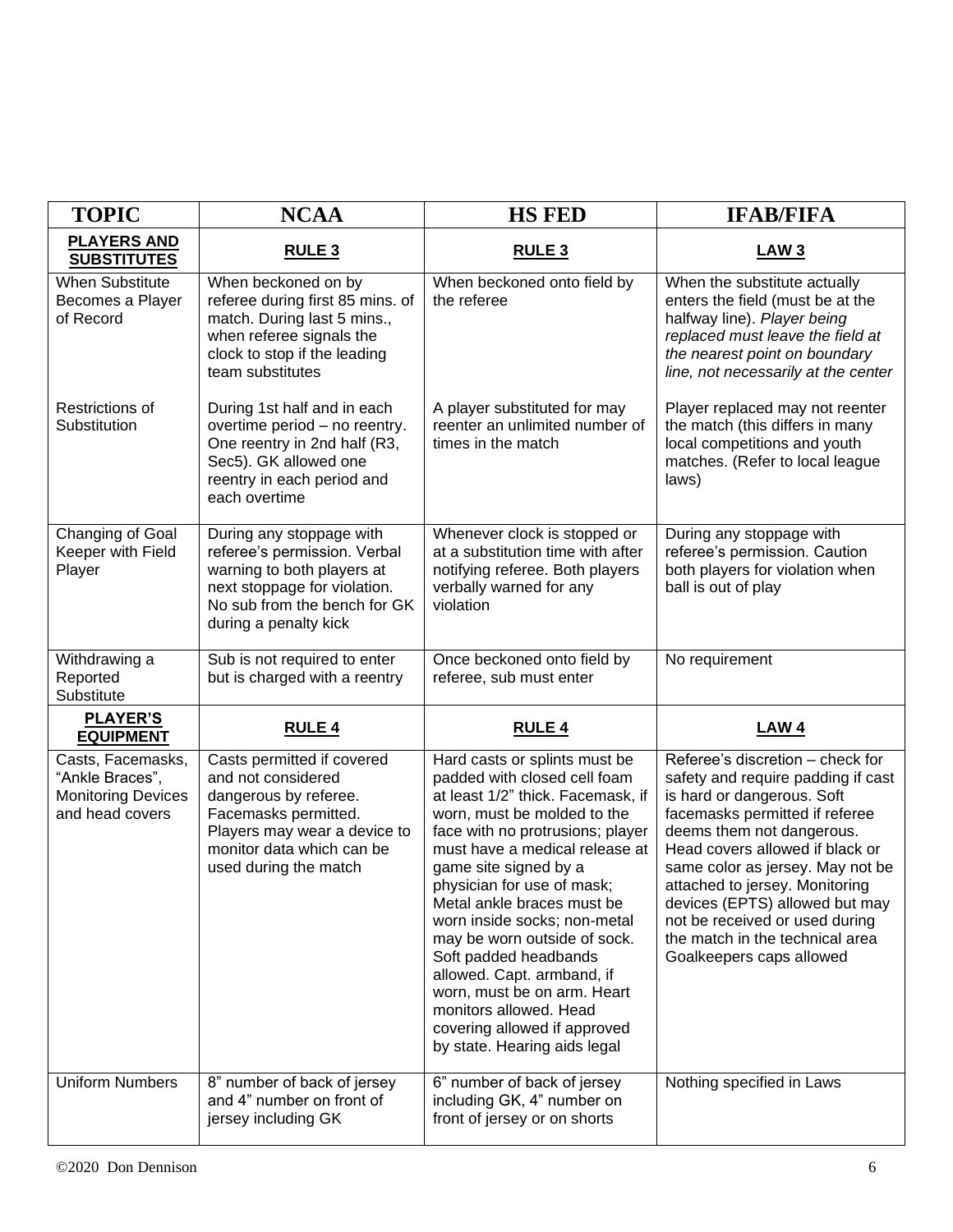| <b>TOPIC</b>                                                                                 | <b>NCAA</b>                                                                                                                                                                                                                | <b>HS FED</b>                                                                                                                                                                                                                                                                       | <b>IFAB/FIFA</b>                                                                                                                                                                                                                                    |
|----------------------------------------------------------------------------------------------|----------------------------------------------------------------------------------------------------------------------------------------------------------------------------------------------------------------------------|-------------------------------------------------------------------------------------------------------------------------------------------------------------------------------------------------------------------------------------------------------------------------------------|-----------------------------------------------------------------------------------------------------------------------------------------------------------------------------------------------------------------------------------------------------|
| <b>PLAYER'S</b><br><b>EQUIPMENT</b>                                                          | <b>RULE 4</b>                                                                                                                                                                                                              | <b>RULE 4</b>                                                                                                                                                                                                                                                                       | <b>LAW4</b>                                                                                                                                                                                                                                         |
| Visible Apparel<br>Under Uniform and<br>Stockings<br>Including arm and<br>leg sleeves (NFHS) | Visible apparel worn under<br>shirt or shorts, must be a solid<br>color and recommended that<br>it matches dominant color of<br>the garment. Same color must<br>be worn by all team members<br>wearing undergarments       | If worn under shorts or jersey,<br>all on team must be solid and<br>like color and similar length<br>Can differ from uniform color<br>Both socks must be of similar<br>dominant color. If tape is<br>applied over sock, it must be of<br>similar color as that part of the<br>sock. | All visible undergarments (shirt or<br>shorts) must be same main color<br>as uniform shirt or shorts. Shirts<br>must have sleeves. Any tape or<br>any material applied over the<br>stockings must be the same color<br>as that part of the stocking |
| <b>Uniform Colors</b>                                                                        | Home team responsible to<br>ensure their uniforms (shirt<br>and socks) contrast to those<br>of the visitor                                                                                                                 | Home Team - Jerseys and<br>socks must be dark color;<br>visitors - white jerseys and<br>solid white socks.                                                                                                                                                                          | Nothing specified in Laws; no<br>political, religious, or personal<br>statements permitted                                                                                                                                                          |
| Jerseys Tucked-In                                                                            | Not specified                                                                                                                                                                                                              | Not required                                                                                                                                                                                                                                                                        | Not specified                                                                                                                                                                                                                                       |
| Goal Keeper's<br>Jersey and Socks                                                            | Jersey must differ from all<br>field players and stockings<br>must differ from opponent's<br>field players                                                                                                                 | Must differ from all other<br>players, but Jersey can be<br>same color as opponent's GK.<br>Socks must differ from<br>opponents' socks                                                                                                                                              | Must differ from all players and<br>officials. May be same color as<br>opposing Goal Keeper                                                                                                                                                         |
| Jewelry                                                                                      | Not permitted except for<br>"Medic Alert" bracelets or<br>necklaces if taped to player's<br>body. Sanction is clock to be<br>stopped, player ordered off<br>field (no sub) until next sub<br>opportunity. Cannot tape over | Not permitted, except medical<br>or religious medals which must<br>be taped under uniform.<br>"Medical Alert" bracelet must<br>be taped and visible. Colored<br>mouth protectors allowed.<br>Cannot tape over                                                                       | Not permitted. Tape over is not<br>permitted                                                                                                                                                                                                        |
| Shin guards                                                                                  | NOCSAE standard required                                                                                                                                                                                                   | NOCSAE standard required.<br>Seal and height range of<br>player must be stamped on<br>outside                                                                                                                                                                                       | Shin guards required - no<br>standard specified                                                                                                                                                                                                     |
| THE REFEREE                                                                                  | <b>RULE 5</b>                                                                                                                                                                                                              | <b>RULE 5</b>                                                                                                                                                                                                                                                                       | <b>LAW 5</b>                                                                                                                                                                                                                                        |
| System of Match<br>Control                                                                   | Diagonal System of Control<br>(DSC) shall be used. If 1<br>official fails to appear, the<br>dual system may be used                                                                                                        | DSC, Dual (2 referee) or<br>Double Dual (3 referee)<br>systems authorized                                                                                                                                                                                                           | DSC Only - may use club<br>linesmen if necessary. May use<br><b>Additional Assist. Referees</b><br>(AAR) and video assistant<br>referees (VAR). Some youth<br>leagues may use only center ref.                                                      |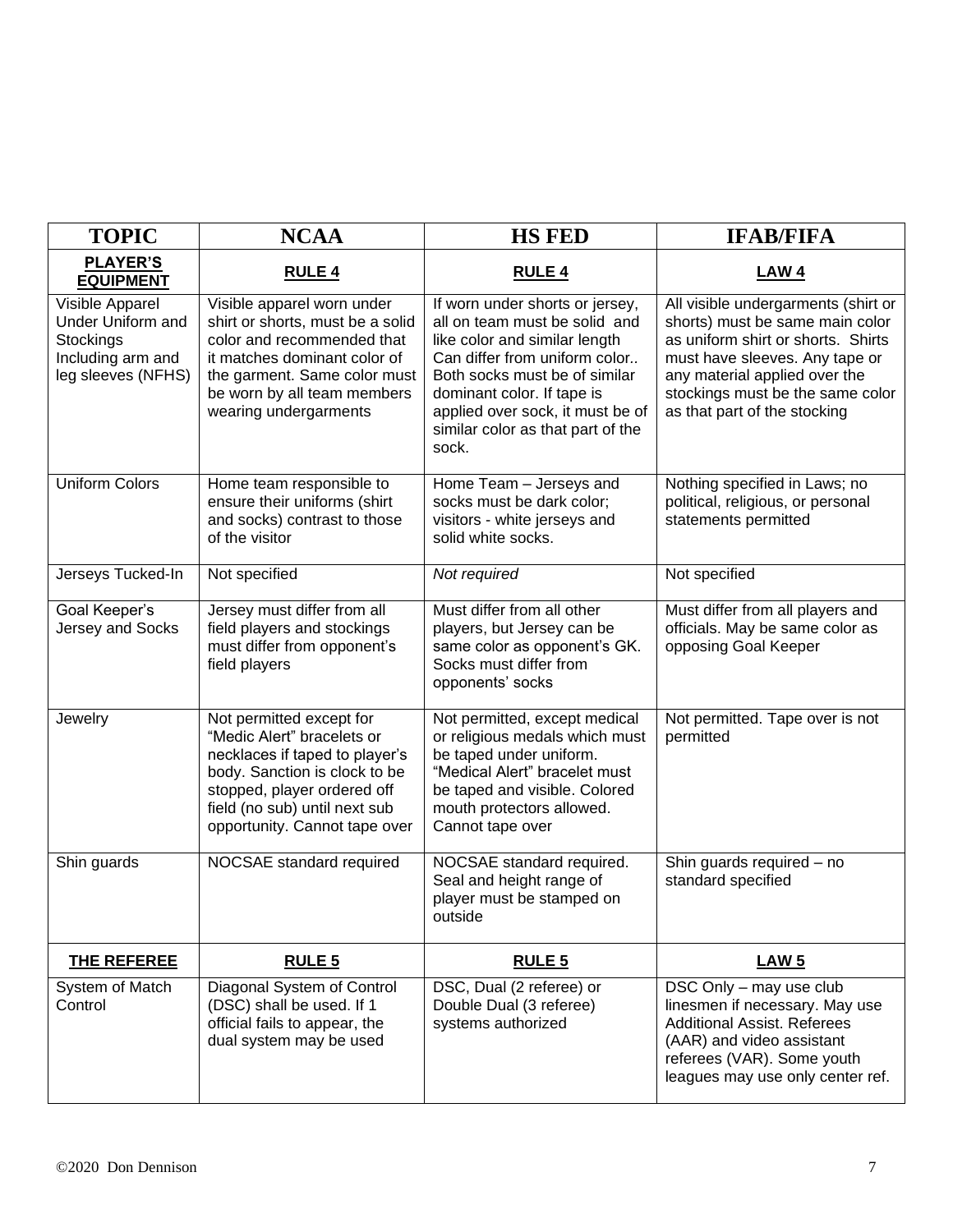| <b>TOPIC</b>                                  | <b>NCAA</b>                                                                                                                                                                                                                                                                                                                                                                        | <b>HS FED</b>                                                                                                                                                                                                                                                                                                                                                                                                    | <b>IFAB/FIFA</b>                                                                                                                                                                                                                                                                                                                           |
|-----------------------------------------------|------------------------------------------------------------------------------------------------------------------------------------------------------------------------------------------------------------------------------------------------------------------------------------------------------------------------------------------------------------------------------------|------------------------------------------------------------------------------------------------------------------------------------------------------------------------------------------------------------------------------------------------------------------------------------------------------------------------------------------------------------------------------------------------------------------|--------------------------------------------------------------------------------------------------------------------------------------------------------------------------------------------------------------------------------------------------------------------------------------------------------------------------------------------|
| THE REFEREE                                   | <b>RULE 5</b>                                                                                                                                                                                                                                                                                                                                                                      | <b>RULE 5</b>                                                                                                                                                                                                                                                                                                                                                                                                    | LAW <sub>5</sub>                                                                                                                                                                                                                                                                                                                           |
| Power to Forfeit or<br><b>Terminate Match</b> | Terminate if coach will not<br>end discussion or leave the<br>field; team refuses to return to<br>field with 3 mins; failure to<br>submit roster prior to match.<br>If a team is not on field within<br>15 mins of game time it is<br>declared "no contest".<br>Referee can suspend game.<br>If game is terminated less<br>than 70 mins into match, it is<br>declared "no contest" | Forfeit if less than 7 players,<br>however, if below 7 due to<br>equipment problem, minor<br>injury or blood, wait for<br>treatment or correction.<br>Referee can terminate if team<br>refuses to play, no cross-bar,<br>etc.                                                                                                                                                                                    | Referee has no power to declare<br>a forfeit but may suspend or<br>terminate a match                                                                                                                                                                                                                                                       |
| <b>Authority Begins</b><br>and Ends           | Begins when referee arrives<br>at site and referee must arrive<br>at least 30 minutes prior to<br>scheduled game time and<br>authority ends when officials<br>leave the game site                                                                                                                                                                                                  | Begins when referee enters<br>field or surroundings and at<br>least 15 mins. prior to start of<br>game and ends when officials<br>leave the field and its<br>immediate surroundings                                                                                                                                                                                                                              | Begins when officials enter the<br>field area and ends when they<br>leave                                                                                                                                                                                                                                                                  |
| Referee Uniform                               | Gold, orange, blue, or green<br>with checkered grid pattern or<br>black with white striping.<br>Socks - black with 3 bands of<br>white, gold, blue, orange or<br>green, all dressed alike. Cap<br>permissible, Shoes-mainly<br>black. No jewelry except for<br>watch. New referee shirts<br>were introduced in fall 2018.                                                          | As set by State Association,<br>but usually the same shirt as<br>USSF. Black shorts or long<br>trousers, black stockings with<br>white top stripes<br>Predominantly black shoes. In<br>some states, black and white<br>striped shirts are worn. Solid<br>black cap may be worn. Shirt<br>must differ from field players,<br>but not goalkeepers                                                                  | Shirts - Gold, black, green, red<br>or blue, . Socks-black with three<br>white top bands or solid black<br>with logo mid-calf Caps not<br>specified but generally permitted<br>if conditions warrant in club<br>matches. Not generally worn in<br>top matches                                                                              |
| Whistles and Hand<br>Signals                  | Whistle used for kickoff,<br>penalty kicks, and to signal<br>play stoppage. Other whistles<br>discretionary. Signals are<br>used for throw-in direction,<br>indirect and direct free kick,<br>goal corner kicks, corner and<br>goal kicks, advantage with<br>verbal "play-on" Timeout<br>signal is specified                                                                       | Whistles same as NCAA, used<br>also to signal restarts after<br>substitutions, injuries and time<br>stoppage; when a card is given<br>and on encroachment;<br>discretionary if needed when<br>ball goes out of play. Hand<br>signals same as NCAA but<br>adds a wind-up motion to start<br>clock after time has stopped;<br>goal signal; one arm signal<br>may be used for advantage<br>call instead of two arms | Whistle used for kick-off, penalty<br>kick, restarts and stoppages as<br>necessary. Signals - same as<br>NCAA except no specific signal<br>for clock stoppage. If needed,<br>one arm signal may be used for<br>advantage call instead of two<br>arms. IFK signal need not be<br>held after kick is taken if scoring<br>would be improbable |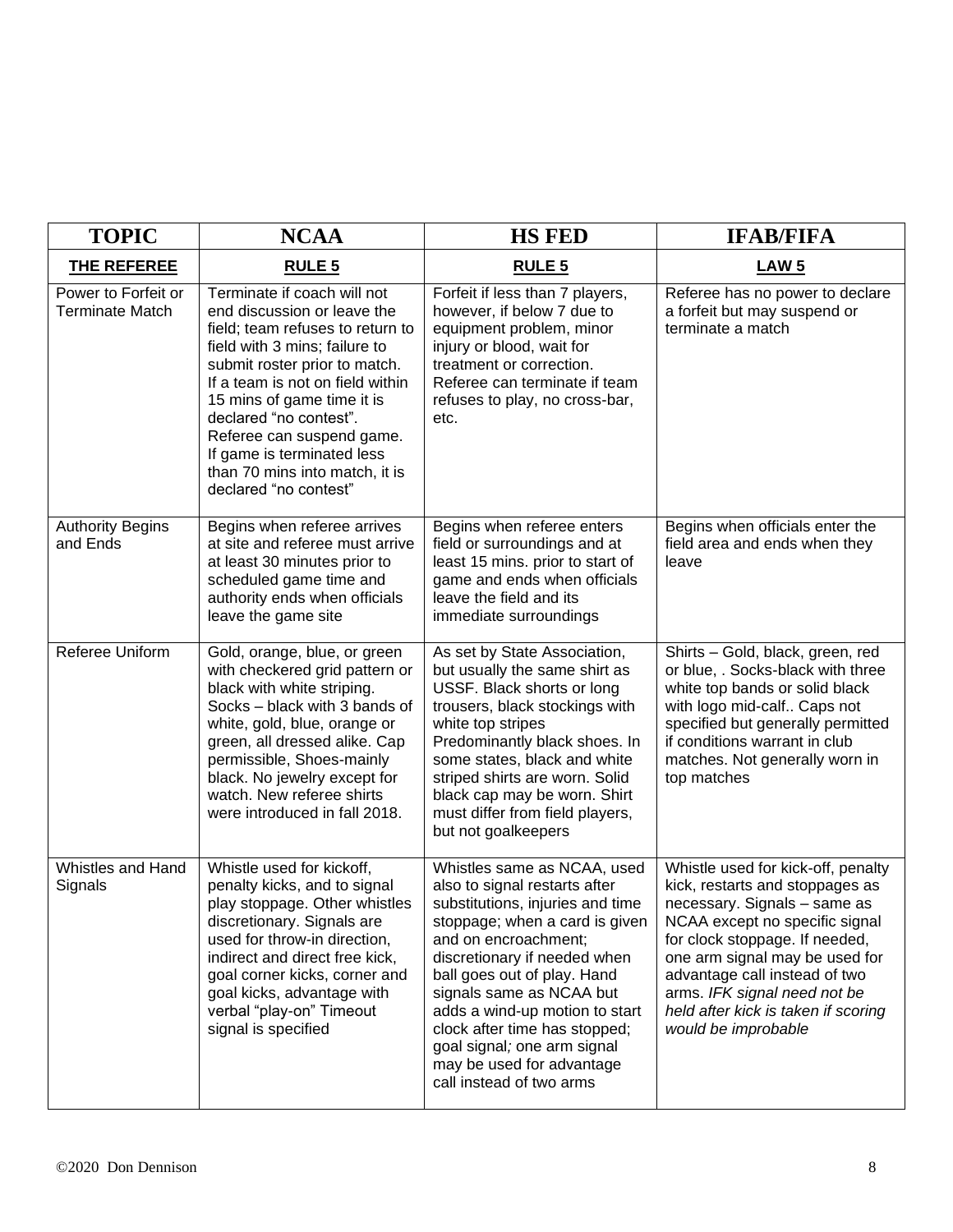| <b>TOPIC</b>                                  | <b>NCAA</b>                                                                                                                                                                                                                                                                                                             | <b>HS FED</b>                                                                                                                                                          | <b>IFAB/FIFA</b>                                                                                                              |
|-----------------------------------------------|-------------------------------------------------------------------------------------------------------------------------------------------------------------------------------------------------------------------------------------------------------------------------------------------------------------------------|------------------------------------------------------------------------------------------------------------------------------------------------------------------------|-------------------------------------------------------------------------------------------------------------------------------|
| <b>THE REFEREE</b>                            | <b>RULE 5</b>                                                                                                                                                                                                                                                                                                           | <b>RULE 5</b>                                                                                                                                                          | <b>LAW 5</b>                                                                                                                  |
| <b>Time Keeping</b>                           | Home team clock is<br>official, referee takes<br>over on mal-function.<br>Game ends when<br>signal sounds or<br>clock shows 0:00.<br>Timer counts last 10<br>seconds down to<br>zero. Last 5 mins. of<br>game, referee has<br>discretion to allow<br>clock to run or stop<br>when losing team<br>player is carded       | Referee keeps time<br>only by agreement of<br>the coaches or state<br>association-<br>otherwise, home team<br>controls clock. Timer<br>counts down last 10<br>seconds. | Referee keeps official<br>time and indicates how<br>much additional time is<br>to be added in half and<br>match for time lost |
| Pre-game Conference                           | Nothing specified at<br>coin toss.                                                                                                                                                                                                                                                                                      | Head coach must<br>attend with captain(s).<br>Referee address<br>sportsmanship and<br>inquires of the coaches<br>if players are properly<br>and legally equipped.      | Nothing specified in<br>Laws                                                                                                  |
| 2nd Caution Mechanics for Displaying<br>Cards | Display yellow card<br>and then red card<br>sequentially.                                                                                                                                                                                                                                                               | Same as NCAA                                                                                                                                                           | Same as NCAA                                                                                                                  |
| Post-Game Score Verification                  | All officials must sign<br>score book.<br>Jurisdiction over the<br>score and statistics<br>ends upon signing.<br>Once score sheet is<br>signed and released<br>for publication,<br>coaches, players and<br>other personnel bear<br>the burden of errors.<br>Protests may be filed<br>only up to 48 hours<br>after game. | Head referee must<br>verify score                                                                                                                                      | A match report to the<br>appropriate authorities is<br>required                                                               |
| Ball strikes an official                      | Play on. If ball goes<br>into goal or<br>possession changes,<br>drop ball                                                                                                                                                                                                                                               | Drop Ball to player Of<br>team that possessed<br>last                                                                                                                  | Dropped ball to return<br>possession to team<br>originally in control                                                         |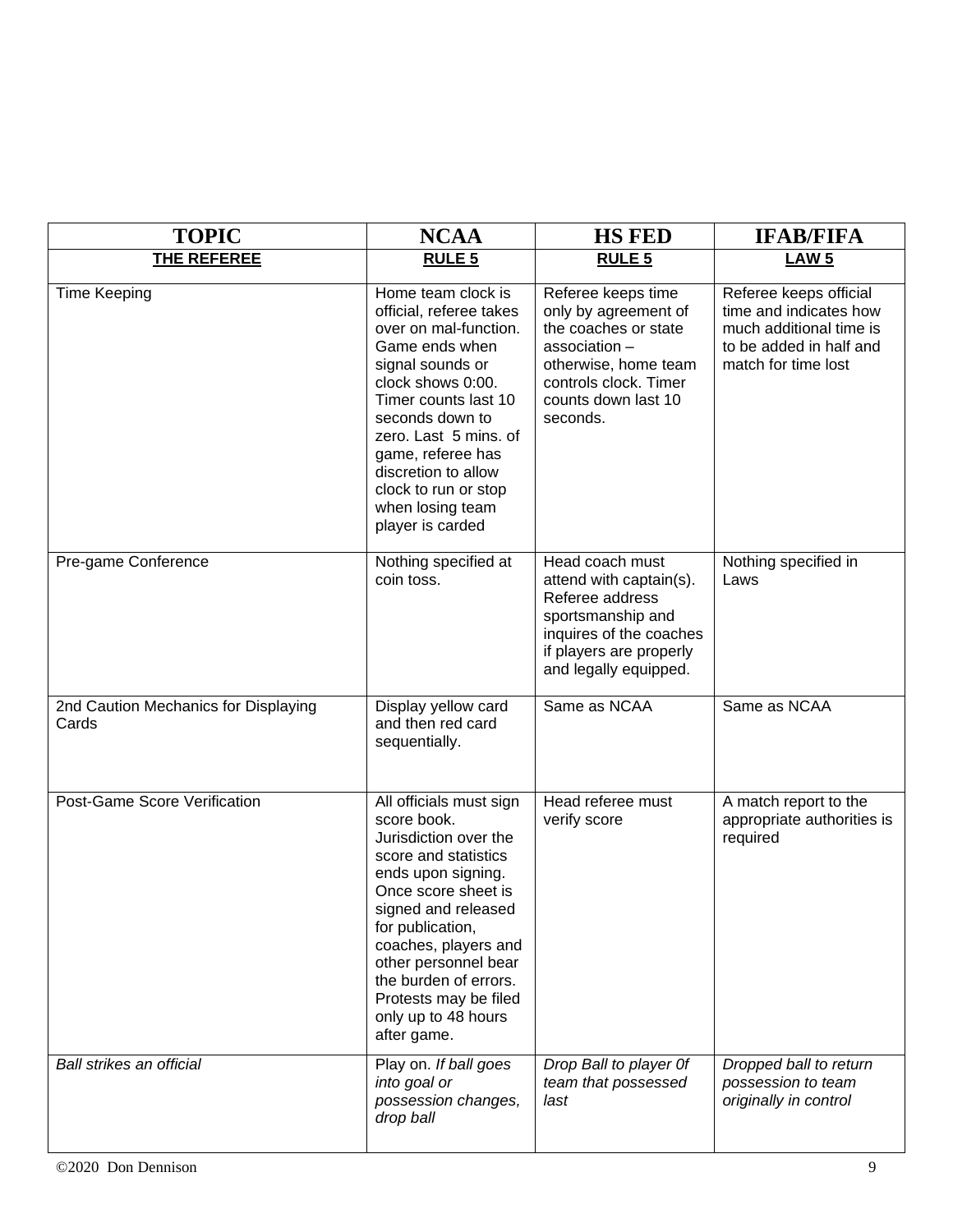| <b>TOPIC</b>                                                                         | <b>NCAA</b>                                                                                                                                                                                                                                                                    | <b>HS FED</b>                                                                                                                                                                                                                                                     | <b>IFAB/FIFA</b>                                                                                                                                                                                                                                       |
|--------------------------------------------------------------------------------------|--------------------------------------------------------------------------------------------------------------------------------------------------------------------------------------------------------------------------------------------------------------------------------|-------------------------------------------------------------------------------------------------------------------------------------------------------------------------------------------------------------------------------------------------------------------|--------------------------------------------------------------------------------------------------------------------------------------------------------------------------------------------------------------------------------------------------------|
| <b>THE A.R. and</b><br><b>OTHER</b><br><b>OFFICIALS</b>                              | <b>RULE 6</b>                                                                                                                                                                                                                                                                  | <b>RULE 6</b>                                                                                                                                                                                                                                                     | <b>LAW 6</b>                                                                                                                                                                                                                                           |
| Other game<br>personnel                                                              | A time keeper and score<br>keeper are required. An<br>Alternate Official (AO) may be<br>used. A minimum of 4 ball<br>persons over the age of 10 is<br>recommended                                                                                                              | A scorer and timer are<br>preferably used designated by<br>home school, but by<br>agreement of coaches, both<br>functions may be performed by<br>the head referee. At least 2<br>ball holders are provided by<br>home team. A 4th official may<br>be used.        | A 4th official may be used and in<br>some leagues, additional<br>assistant referees located<br>beyond the goal lines.                                                                                                                                  |
| Signal to Inform<br>Referee that a Foul<br>by Defender was<br>Inside Penalty<br>Area | AR moves smartly to the<br>corner                                                                                                                                                                                                                                              | No signal specified                                                                                                                                                                                                                                               | Same as NCAA                                                                                                                                                                                                                                           |
| <b>DURATION OF</b><br><b>GAME</b>                                                    | <b>RULE 7</b>                                                                                                                                                                                                                                                                  | <b>RULE 7</b>                                                                                                                                                                                                                                                     | <b>LAW 7</b>                                                                                                                                                                                                                                           |
| Length of periods                                                                    | 2-45 min. periods. In regular<br>season 2-10 min. sudden<br>victory overtimes. For post-<br>season tournaments, see R<br>7.1.2, which includes kicks<br>from the penalty mark after<br>the overtime periods. Periods<br>end when clock reaches 0:00<br>even if no horn sounds. | 2-40 min. periods or 4-20 min<br>quarters<br>Overtime allowed by state<br>association, up to 20 mins.<br>maximum, sudden victory may<br>be permitted by state during<br>regular season. Post-season<br>tie breaking procedures are left<br>to state associations. | 2-45 min. periods plus<br>allowances for time lost due to<br>subs., injury, time wasting, etc.<br>The local rules of competition<br>may allow for 2 full overtime<br>periods not to exceed 15 mins.<br>each as well as kicks from the<br>penalty mark. |
| <b>Official Game</b>                                                                 | A suspended game of less<br>than 70 minutes is declared<br>"no contest". If at least 70<br>mins. have been played the<br>governing authority may<br>declare it official.                                                                                                       | Official game if one half has<br>been played. If suspended<br>during the first half, state<br>association determines if game<br>is to be rescheduled from the<br>beginning or from the point of<br>suspension.                                                    | If less than full time is played and<br>the match is abandoned, the<br>match must be replayed in its<br>entirety, if terminated competition<br>authorities determine outcome.                                                                          |
| Half-time and<br>Overtime (OT)<br>Intervals                                          | 15 mins for half time except<br>post-season by agreement,<br>less by prior consent of<br>coaches and officials.<br>Between end of game and<br>first OT period - 5 mins.<br>Between overtime periods - 2<br>mins. Water break allowed if<br>temp is 86° or higher               | 10 minutes for half- time<br>unless otherwise agreed by<br>coaches. Between end of<br>game and first OT period - 5<br>minutes. Time between<br>overtime periods, 2 minutes.                                                                                       | Players are entitled to a halftime<br>interval. It must not exceed 15<br>mins.                                                                                                                                                                         |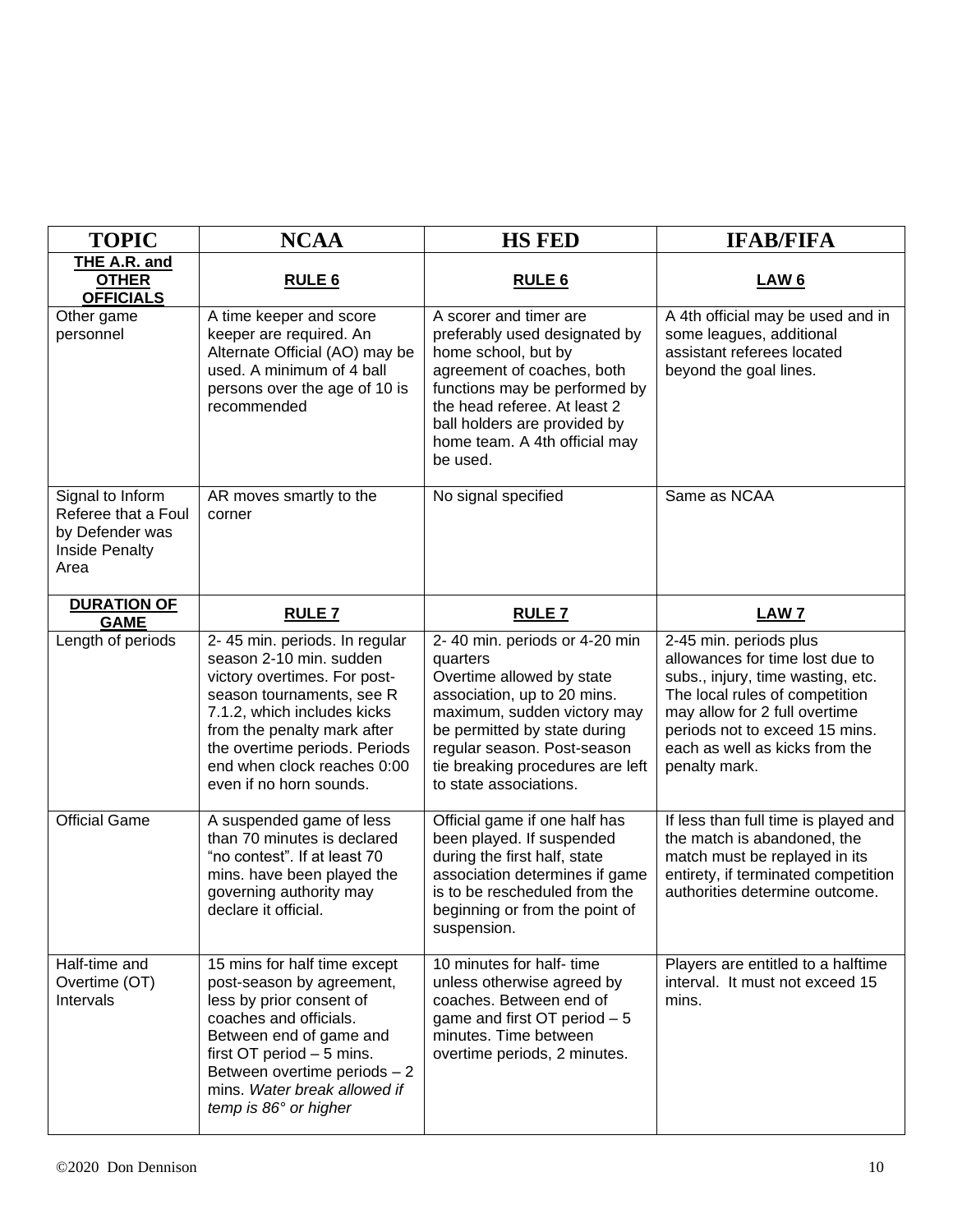| <b>TOPIC</b>                                                                 | <b>NCAA</b>                                                                                                                                                                                                                                                                                                                                                                    | <b>HS FED</b>                                                                                                                                                                                                                                                                                                                                       | <b>IFAB/FIFA</b>                                                                                                                                                                                                                                                                               |
|------------------------------------------------------------------------------|--------------------------------------------------------------------------------------------------------------------------------------------------------------------------------------------------------------------------------------------------------------------------------------------------------------------------------------------------------------------------------|-----------------------------------------------------------------------------------------------------------------------------------------------------------------------------------------------------------------------------------------------------------------------------------------------------------------------------------------------------|------------------------------------------------------------------------------------------------------------------------------------------------------------------------------------------------------------------------------------------------------------------------------------------------|
| <b>DURATION OF</b><br><b>GAME</b>                                            | <b>RULE 7</b>                                                                                                                                                                                                                                                                                                                                                                  | <b>RULE 7</b>                                                                                                                                                                                                                                                                                                                                       | <b>LAW 7</b>                                                                                                                                                                                                                                                                                   |
| Clock stops                                                                  | Goal, penalty kick, cards, & at<br>discretion of referee (injury,<br>time wasting, etc.). Subs<br>during last 5 mins. of 2nd half<br>by leading team and special<br>TV timeouts. Also, if player<br>shows signs of concussion.                                                                                                                                                 | Goal, penalty kick, yellow and<br>red cards, and at discretion of<br>referee, (to assess possible<br>injury, time wasting, etc.) Subs<br>during last 5 mins. of 2nd half<br>by leading team                                                                                                                                                         | Referee discretion, e.g. serious<br>injury, time wasting,<br>substitutions. Clock does not<br>technically stop but time is<br>"added on for time lost                                                                                                                                          |
| <b>START OF PLAY</b>                                                         | <b>RULE 8</b>                                                                                                                                                                                                                                                                                                                                                                  | <b>RULE 8</b>                                                                                                                                                                                                                                                                                                                                       | <b>LAW 8</b>                                                                                                                                                                                                                                                                                   |
| Coin Toss - winner                                                           | Choice of goal or kick off.<br>Same procedure for 1st<br>sudden-victory overtime<br>period.                                                                                                                                                                                                                                                                                    | Same as NCAA                                                                                                                                                                                                                                                                                                                                        | Same as NCAA.                                                                                                                                                                                                                                                                                  |
| Kickoff                                                                      | Same as IFAB                                                                                                                                                                                                                                                                                                                                                                   | Same as IFAB                                                                                                                                                                                                                                                                                                                                        | Ball may be kicked in any<br>direction. Kicker may stand in<br>opponent's half. Goal can be<br>scored from kickoff, but not own<br>goal                                                                                                                                                        |
| Drop Ball                                                                    | Drop ball where play was<br>stopped by the referee except<br>if in penalty area, drop for GK<br>If outside Penalty area, drop<br>for one player of team that<br>last touched ball. All other<br>players must be 5 yds. away<br>If injury and or other stoppage<br>and GK has possession of<br>ball when play stopped - then<br>IFK to GK's team, unless<br>stopped for a foul. | Drop must be 5 yds. from<br>touch line. A goal may not be<br>scored direct from a drop ball.<br>Drop to player of team that had<br>last possession. If ball was in<br>penalty area, drop to<br>defenders' goal keeper, all<br>opposing players must be out<br>of penalty area. All other<br>players in either case must be<br>4 yards from the ball | Goal cannot be scored directly<br>from a dropped ball. It must first<br>be touched by at least 2 players.<br>If it goes directly into opponent's<br>goal - goal kick; if into own goal<br>- corner kick. Ball is dropped<br>before a single player, all other<br>players must be 4 meters away |
| <b>BALL IN AND</b><br><b>OUT OF PLAY</b>                                     | RULE <sub>9</sub>                                                                                                                                                                                                                                                                                                                                                              | RULE <sub>9</sub>                                                                                                                                                                                                                                                                                                                                   | <b>LAW9</b>                                                                                                                                                                                                                                                                                    |
| Restart after injury,<br>inadvertent whistle,<br>replaced cross bar,<br>etc. | Drop ball where play was<br>stopped by the referee except<br>if in penalty area, drop for GK<br>If outside Penalty area, drop<br>for one player of team that<br>last touched ball. All other<br>players must be 5 yds. away<br>If injury and or other stoppage<br>and GK has possession of<br>ball when play stopped - then<br>IFK to GK's team, unless<br>stopped for a foul. | If one team or neither team is<br>in clear possession, drop ball<br>otherwise IFK at spot of<br>stoppage if GK is in clear<br>possession. Goal cannot be<br>scored from a drop ball. Any<br>number of players may take<br>part in drop ball. No longer<br>requires players from each<br>team to participate                                         | Same as NCAA, except no<br>special goalkeeper provision. All<br>players must remain at least 4<br>meters from the spot of the drop<br>until ball is in play. Ball is<br>dropped for one player and drop<br>is uncontested                                                                      |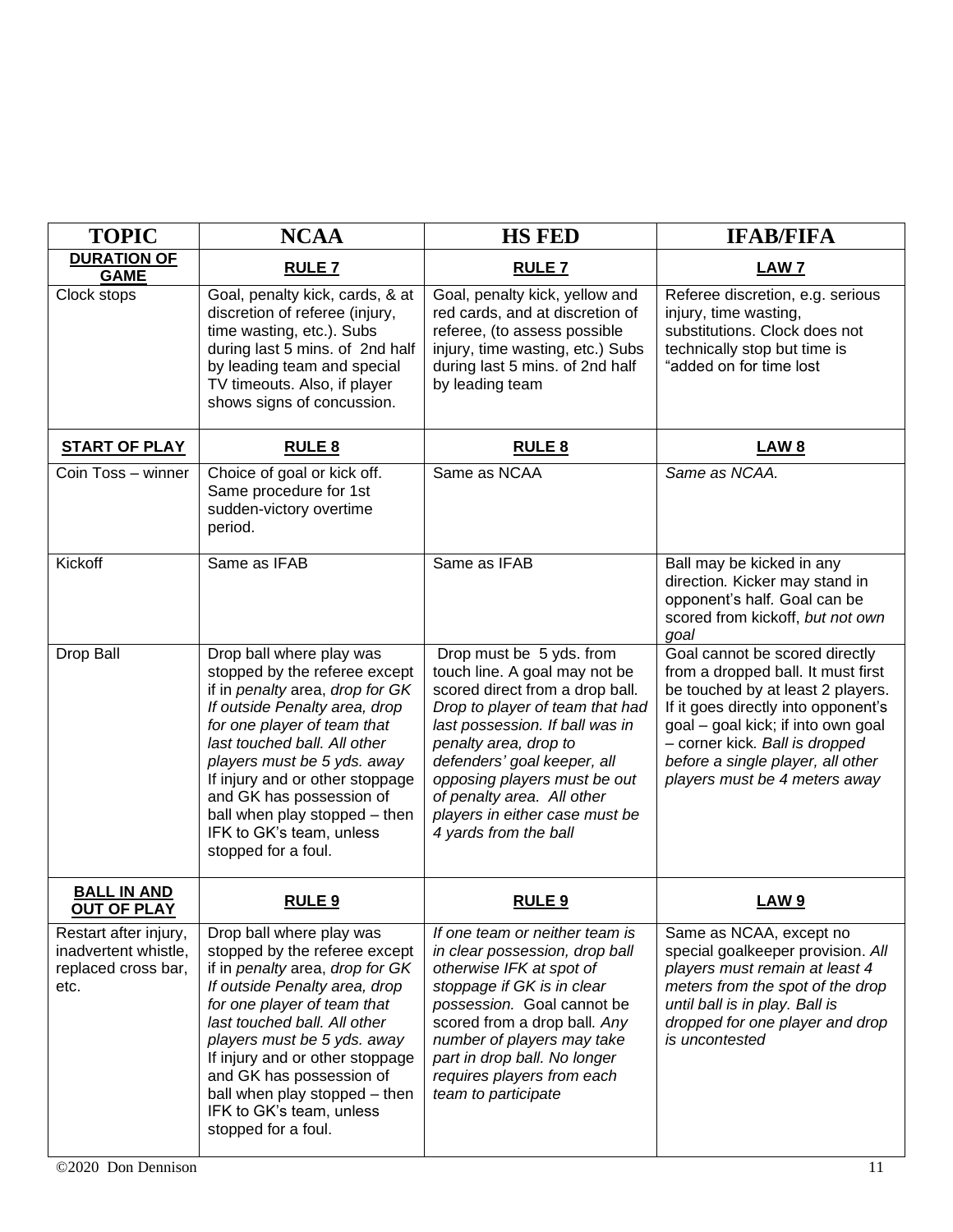| <b>TOPIC</b>                                                            | <b>NCAA</b>                                                                                                                                                                                                                                                                                                                                                                                                     | <b>HS FED</b>                                                                                                                                                                                                                                                                                                                                                                                                                                                                                                                                                                                                                                                                                                                                                                                                                                                                                                                    | <b>IFAB/FIFA</b>                                                                                                                                                                                                                                                                                                                                                                                                                                                                                                                                                               |
|-------------------------------------------------------------------------|-----------------------------------------------------------------------------------------------------------------------------------------------------------------------------------------------------------------------------------------------------------------------------------------------------------------------------------------------------------------------------------------------------------------|----------------------------------------------------------------------------------------------------------------------------------------------------------------------------------------------------------------------------------------------------------------------------------------------------------------------------------------------------------------------------------------------------------------------------------------------------------------------------------------------------------------------------------------------------------------------------------------------------------------------------------------------------------------------------------------------------------------------------------------------------------------------------------------------------------------------------------------------------------------------------------------------------------------------------------|--------------------------------------------------------------------------------------------------------------------------------------------------------------------------------------------------------------------------------------------------------------------------------------------------------------------------------------------------------------------------------------------------------------------------------------------------------------------------------------------------------------------------------------------------------------------------------|
| <b>Ball strikes</b><br>overhead wire or<br>tree extending into<br>field | Considered as an outside<br>agent. Ball is dropped at<br>nearest point where ball<br>landed. (Interpretation from<br>NCAA rules editor)                                                                                                                                                                                                                                                                         | Local ground rule to be<br>discussed prior to game. No<br>set rule.                                                                                                                                                                                                                                                                                                                                                                                                                                                                                                                                                                                                                                                                                                                                                                                                                                                              | Considered part of field. Ball<br>remains in play.                                                                                                                                                                                                                                                                                                                                                                                                                                                                                                                             |
| <b>SCORING</b>                                                          | <b>RULE 10</b><br>No differences between the<br>three                                                                                                                                                                                                                                                                                                                                                           | <b>RULE 10</b><br>No differences between the<br>three                                                                                                                                                                                                                                                                                                                                                                                                                                                                                                                                                                                                                                                                                                                                                                                                                                                                            | <b>LAW 10</b><br>No differences between the three                                                                                                                                                                                                                                                                                                                                                                                                                                                                                                                              |
| <b>OFFSIDE</b>                                                          | <b>RULE 11</b><br>See Footnote on page 18<br>Same as IFAB                                                                                                                                                                                                                                                                                                                                                       | <b>RULE 11</b><br>See Footnote on page 18<br>Same as IFAB                                                                                                                                                                                                                                                                                                                                                                                                                                                                                                                                                                                                                                                                                                                                                                                                                                                                        | <b>LAW 11</b><br>See Footnote on page 18                                                                                                                                                                                                                                                                                                                                                                                                                                                                                                                                       |
| <b>VIOLATIONS AND</b><br><b>MISCONDUCT</b>                              | <b>RULE 12</b>                                                                                                                                                                                                                                                                                                                                                                                                  | <b>RULE 12</b>                                                                                                                                                                                                                                                                                                                                                                                                                                                                                                                                                                                                                                                                                                                                                                                                                                                                                                                   | <b>LAW 12</b>                                                                                                                                                                                                                                                                                                                                                                                                                                                                                                                                                                  |
| <b>Caution-Reasons</b><br>(Yellow Card)                                 | Entering or leaving field w/o<br>referee permission; persistent<br>infringement of rules; dissent;<br>incidental profane language;<br>unsporting conduct (includes<br>taunting and excessive<br>celebration); delays restart;<br>encroachment of free kicks<br>and corner kicks; coach may<br>be cautioned for coaching<br>outside of team area. Coach<br>and bench personnel may be<br>carded. (yellow or red) | Same as NCAA - also use of<br>video or communication, etc. to<br>assist in coaching; use of<br>tobacco at game site.<br>Unsporting conduct includes<br>coaching outside of box, faking<br>injury, simulating a foul,<br>excessive goal celebration,<br>reckless play. Cautioned<br>player must go off, if subbed<br>for, may return at next<br>opportunity to sub. Coach may<br>be cautioned for team or bench<br>misconduct that cannot be<br>attributed to specific player.<br>Coach and bench personnel<br>CAN be carded (yellow or red).<br>Coach carded if player illegally<br>equipped and player must go<br>off until next sub time Any<br>subsequent illegal equipment<br>infractions-player is carded,<br>not coach. Note that taunting is<br>a red card. Delayed or<br>excessive acts to focus<br>attention on player or prohibits<br>timely restart. Foul on obvious<br>goal scoring opportunity, but<br>goal scored. | Unsporting behavior (includes<br>removing jersey when<br>celebrating a goal and simulating<br>any action to deceive referee),<br>dissent, persistent infringement<br>of laws, delays restart,<br>encroachment on free kicks and<br>corner kicks, enters, re-enters or<br>leaves the field without referee's<br>permission, excessive<br>celebration that causes safety or<br>security concerns, Coach and<br>bench personnel can be carded,<br>as well as subs on bench.<br>Some DOGSO offenses in<br>penalty area when attempting to<br>play the ball. Reckless<br>challenges |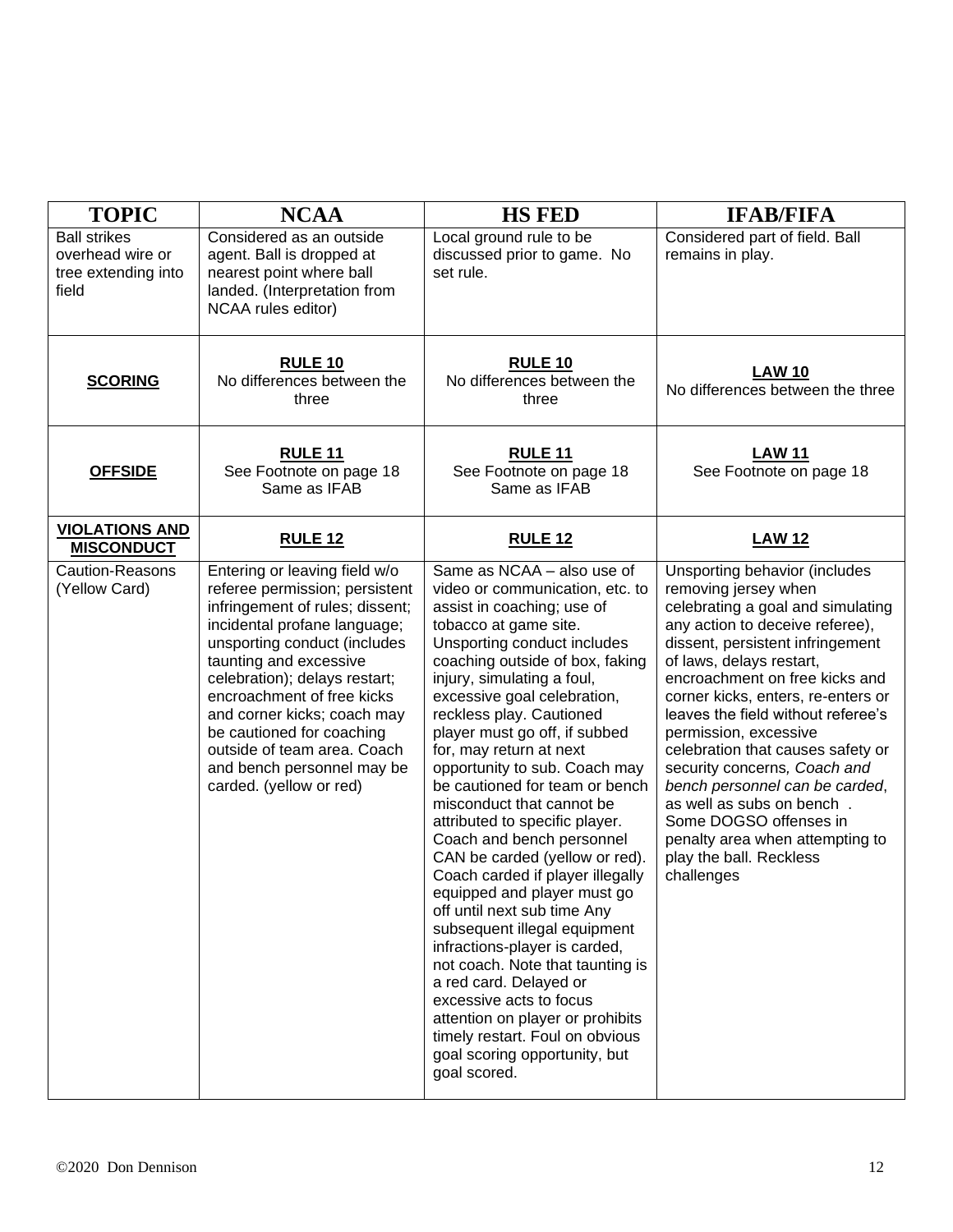| <b>TOPIC</b>                                                                                | <b>NCAA</b>                                                                                                                                                                                                                                                                                                                                                                                                                                                                            | <b>HS FED</b>                                                                                                                                                                                                                                                                                                                                                                                                                                                            | <b>IFAB/FIFA</b>                                                                                                                                                                                                                                                                                                                                                                                                                                                          |
|---------------------------------------------------------------------------------------------|----------------------------------------------------------------------------------------------------------------------------------------------------------------------------------------------------------------------------------------------------------------------------------------------------------------------------------------------------------------------------------------------------------------------------------------------------------------------------------------|--------------------------------------------------------------------------------------------------------------------------------------------------------------------------------------------------------------------------------------------------------------------------------------------------------------------------------------------------------------------------------------------------------------------------------------------------------------------------|---------------------------------------------------------------------------------------------------------------------------------------------------------------------------------------------------------------------------------------------------------------------------------------------------------------------------------------------------------------------------------------------------------------------------------------------------------------------------|
| <b>VIOLATIONS AND</b><br><b>MISCONDUCT</b>                                                  | <b>RULE 12</b>                                                                                                                                                                                                                                                                                                                                                                                                                                                                         | <b>RULE 12</b>                                                                                                                                                                                                                                                                                                                                                                                                                                                           | <b>LAW 12</b>                                                                                                                                                                                                                                                                                                                                                                                                                                                             |
| Ejection-Reasons<br>(Red Card)                                                              | Serious foul play; violent<br>behavior; fighting; spits at<br>anyone; denies an obvious<br>goal-scoring opportunity-see<br>DOGSO footnote on page 18;<br>uses hostile or abusive,<br>language or harassment that<br>refers to race, religion, sex,<br>sexual orientation or national<br>origin, or other threatening or<br>obscene language, behavior<br>or conduct; receives a 2d<br>caution; 3rd occurrence of<br>coaching outside of team<br>area. Coach and bench may<br>be carded | 2nd caution (cannot be<br>replaced); violent conduct;<br>taunting; serious foul play;<br>hand ball to prevent goal if ball<br>does not go into goal, foul<br>against an opponent who is<br>moving toward goal with an<br>obvious opportunity to score<br>(DOGSO), spitting at an<br>opponent, teammate or official;<br>using offensive, insulting or<br>abusive language or gestures;<br>leaves bench when a fight is<br>taking place. Coach and bench<br>may be carded. | Serious foul play or challenge<br>(includes any tackle which<br>endangers safety of opponent);<br>violent conduct; spits at anyone;<br>denies an obvious goal-scoring<br>opportunity (see footnote on last<br>page) by handling or any offense<br>punishable by a free kick; uses<br>offensive, insulting or abusive<br>language or gestures; biting or<br>spitting; receives a 2nd caution.<br>Excessive force challenges.<br>Coach and bench personnel can<br>be carded |
| Player on field at<br>end of period is<br>ejected or<br>disqualified during<br>the interval | Team plays short in the next<br>half                                                                                                                                                                                                                                                                                                                                                                                                                                                   | Team does not have to remove<br>a player to start the next period<br>R12.8.2 Situation F                                                                                                                                                                                                                                                                                                                                                                                 | Same as NCAA                                                                                                                                                                                                                                                                                                                                                                                                                                                              |
| Charging<br>Goalkeeper                                                                      | May not be charged or<br>interfered with while in<br>possession of ball within his<br>penalty area                                                                                                                                                                                                                                                                                                                                                                                     | Keeper cannot be charged in<br>his penalty area unless<br>dribbling ball with his feet or<br>obstructing                                                                                                                                                                                                                                                                                                                                                                 | May be fairly charged if going for<br>the ball other than with his/her<br>hands. May not be charged while<br>holding ball or having possession<br>of the same                                                                                                                                                                                                                                                                                                             |
| Addressing<br>Referee Between<br>periods                                                    | Only captain permitted unless<br>summoned by referee. 1st.<br>occur. Verbal warning, 2nd<br>occur, Caution, 3rd. occur.<br>Ejection                                                                                                                                                                                                                                                                                                                                                    | Only team captain should<br>address referee                                                                                                                                                                                                                                                                                                                                                                                                                              | No provision                                                                                                                                                                                                                                                                                                                                                                                                                                                              |
| <b>FREE KICKS</b>                                                                           | RULE <sub>13</sub>                                                                                                                                                                                                                                                                                                                                                                                                                                                                     | <b>RULE 13</b>                                                                                                                                                                                                                                                                                                                                                                                                                                                           | <b>LAW 13</b>                                                                                                                                                                                                                                                                                                                                                                                                                                                             |
| Direct free kick<br>Offenses (See<br>footnote)                                              | Spitting, kicking or attempt to<br>kick, striking or attempt,<br>tripping or attempt, using<br>blood to assault, jumping at,<br>handling ball, holding,<br>pushing, charging violently,<br>violently fouling goalkeeper<br>while in possession of ball in<br>the penalty area, all against<br>an opponent; accidental<br>handling and ball scores or<br>creates goal-scoring chance                                                                                                    | Basically the same as NCAA,<br>but specifies also charging an<br>opponent while the opponent<br>in the act of playing the ball,<br>has both feet off of the ground.<br>Spitting at an opponent.                                                                                                                                                                                                                                                                          | Same as NCAA, but specifies<br>also tackling an opponent in a<br>manner deemed careless,<br>reckless or with excessive force.<br>Impeding progress when there is<br>contact; assault on official, team<br>mate or non-player. Biting<br>anyone, Sent off player, sub or<br>team official who enters field and<br>interferes with play or opponent.<br>Throwing or kicking ball onto field<br>to interfere                                                                 |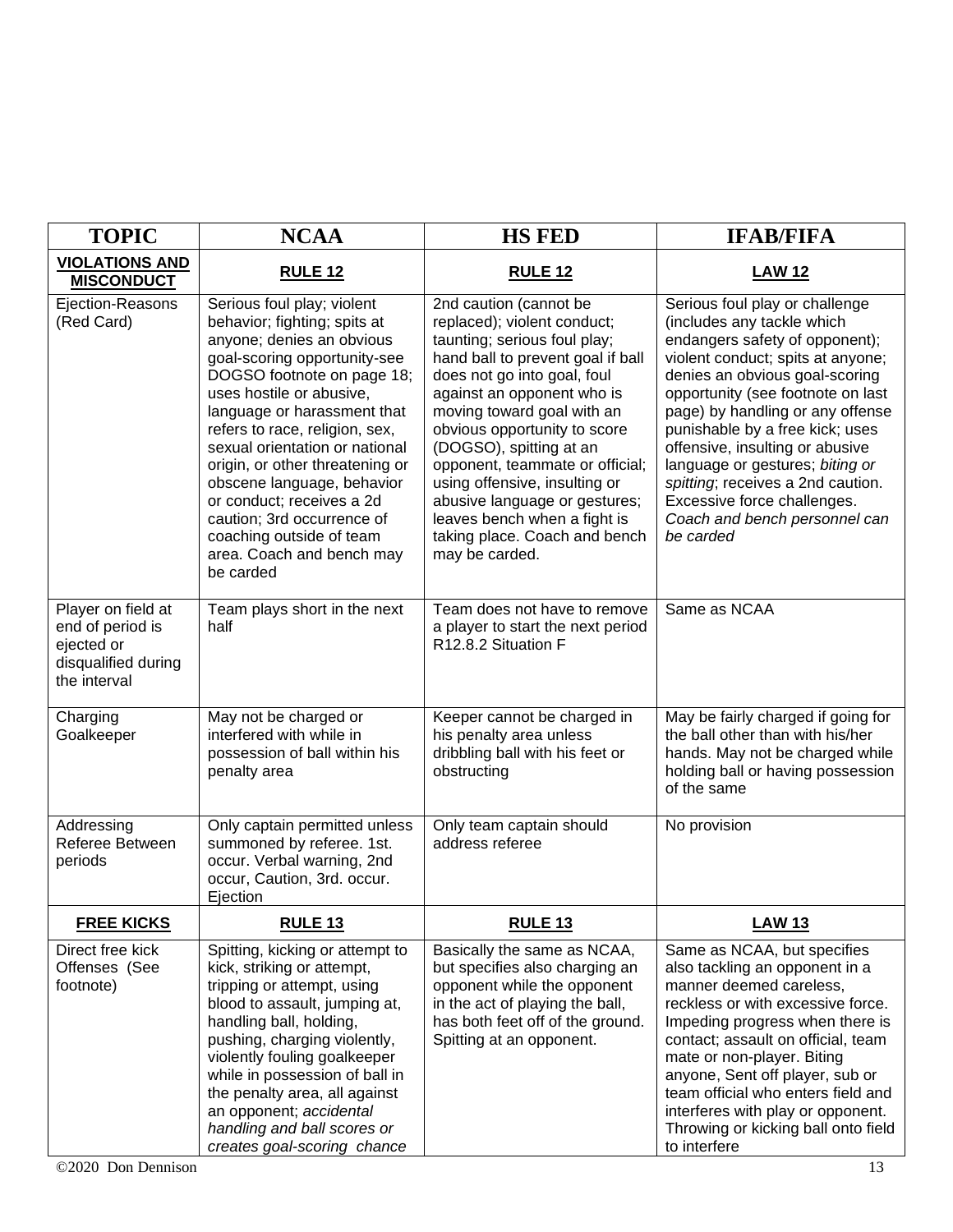| <b>TOPIC</b>                                     | <b>NCAA</b>                                                                                                                                                                                                                                                                                                                                                                                                                                                                                                                                                                                                                                                                                                                                                                                                                                                                                                                                                                                                                                                                                                                                           | HS FED.                                                                                                                                                                                                                                                                                                                                                                                                                                                                                                                                                                                                                                                                                                                                                                                                                                              | <b>IFAB/FIFA</b>                                                                                                                                                                                                                                                                                                                                                                                                                                                                                                                                                                                                                                                                                                                              |
|--------------------------------------------------|-------------------------------------------------------------------------------------------------------------------------------------------------------------------------------------------------------------------------------------------------------------------------------------------------------------------------------------------------------------------------------------------------------------------------------------------------------------------------------------------------------------------------------------------------------------------------------------------------------------------------------------------------------------------------------------------------------------------------------------------------------------------------------------------------------------------------------------------------------------------------------------------------------------------------------------------------------------------------------------------------------------------------------------------------------------------------------------------------------------------------------------------------------|------------------------------------------------------------------------------------------------------------------------------------------------------------------------------------------------------------------------------------------------------------------------------------------------------------------------------------------------------------------------------------------------------------------------------------------------------------------------------------------------------------------------------------------------------------------------------------------------------------------------------------------------------------------------------------------------------------------------------------------------------------------------------------------------------------------------------------------------------|-----------------------------------------------------------------------------------------------------------------------------------------------------------------------------------------------------------------------------------------------------------------------------------------------------------------------------------------------------------------------------------------------------------------------------------------------------------------------------------------------------------------------------------------------------------------------------------------------------------------------------------------------------------------------------------------------------------------------------------------------|
| <b>FREE KICKS</b>                                | <b>RULE 13</b>                                                                                                                                                                                                                                                                                                                                                                                                                                                                                                                                                                                                                                                                                                                                                                                                                                                                                                                                                                                                                                                                                                                                        | <b>RULE 13</b>                                                                                                                                                                                                                                                                                                                                                                                                                                                                                                                                                                                                                                                                                                                                                                                                                                       | <b>LAW 13</b>                                                                                                                                                                                                                                                                                                                                                                                                                                                                                                                                                                                                                                                                                                                                 |
| Indirect free kick<br>offenses (See<br>Footnote) | Playing ball a 2nd time before<br>it is played or touched by<br>another player at kickoff,<br>throw-in, free kick, corner<br>kick, goal kick or penalty kick;<br>GK holds ball more than 6<br>secs. sub at improper time or<br>without being beckoned by<br>referee; persons other than<br>players and<br>ARs entering field with<br>referee permission; improper<br>coaching from the touchline<br>after verbal warning; dissent;<br>unsporting behavior (includes<br>excessive celebration) or<br>inappropriate language;<br>dangerous play involving an<br>opponent; offside; charging<br>when ball is not within playing<br>distance unless obstructed;<br>interfering with goalkeeper<br>before release of ball; illegal<br>obstruction; leaving field<br>without referee permission;<br>goalkeeper receives ball in<br>the hands deliberately kicked<br>or thrown by teammate;<br>goalkeeper handles ball after<br>relinquishing possession; use<br>of tobacco; when game is<br>stopped for injury to goal<br>keeper when in possession of<br>ball. Assaulting a game<br>official, team mate or non-<br>player. See footnote<br>regarding wall. | Same as NCAA, but no<br>mention of restart for 2nd<br>violation of improper coaching<br>from touchline. Adds that if<br>play is stopped for misconduct<br>of player, coach or bench and<br>no other restart takes<br>precedence, an IFK is<br>awarded. Spitting at team mate<br>or game official. If on field,<br>from spot of offence, if off field,<br>from spot where ball was,<br>when match stopped.<br>Dangerous play may involve<br>opponent or a team mate<br>Player, coach or bench<br>personnel enters or leaves<br>field w/o permission of an<br>official and does not interfere<br>with play. Once ball is released<br>by goal keeper, GK may not<br>touch it again with hands until<br>it has been played or touched<br>by a teammate outside of<br>penalty area or by opposing<br>player either inside or outside<br>the penalty area. | Dangerous play, impedes<br>progress of opponent when there<br>is no contact, prevents<br>goalkeeper from releasing ball,<br>commits any offense not<br>sanctioned by a direct free kick<br>for which play is stopped to<br>caution or send off a player;<br>goalkeeper takes more than 6<br>seconds. before releasing ball;<br>touches ball again with hands<br>after releasing and before it has<br>touched another player;<br>goalkeeper touches ball with<br>hands after it has been<br>deliberately kicked to him by<br>team-mate, or handles the ball<br>on a throw in to him by team-<br>mate, offside.<br>All verbal offences. An offense<br>committed outside field with ball<br>in play against own team, IFK<br>from boundary line. |
| <b>PENALTY KICKS</b>                             | <b>RULE 14</b>                                                                                                                                                                                                                                                                                                                                                                                                                                                                                                                                                                                                                                                                                                                                                                                                                                                                                                                                                                                                                                                                                                                                        | <b>RULE 14</b>                                                                                                                                                                                                                                                                                                                                                                                                                                                                                                                                                                                                                                                                                                                                                                                                                                       | <b>LAW 14</b>                                                                                                                                                                                                                                                                                                                                                                                                                                                                                                                                                                                                                                                                                                                                 |
| <b>Ball Placement and</b><br>keeper position     | On the 9" spot or 2 foot line.<br>Keeper must have two feet on<br>goal line                                                                                                                                                                                                                                                                                                                                                                                                                                                                                                                                                                                                                                                                                                                                                                                                                                                                                                                                                                                                                                                                           | Ball placed on 9" spot of 2 foot<br>line<br>Same as FIFA.                                                                                                                                                                                                                                                                                                                                                                                                                                                                                                                                                                                                                                                                                                                                                                                            | On the penalty mark. Keeper<br>need only have one foot of the<br>goal line.                                                                                                                                                                                                                                                                                                                                                                                                                                                                                                                                                                                                                                                                   |
| Stutter stepping or<br>faking by the kicker      | Same as IFAB - Player<br>cannot stop completely                                                                                                                                                                                                                                                                                                                                                                                                                                                                                                                                                                                                                                                                                                                                                                                                                                                                                                                                                                                                                                                                                                       | Same as IFAB - cannot fully<br>stop and there is continuous<br>movement toward the ball                                                                                                                                                                                                                                                                                                                                                                                                                                                                                                                                                                                                                                                                                                                                                              | Permitted - no infraction if during<br>run-up to kick. Cannot stop fully                                                                                                                                                                                                                                                                                                                                                                                                                                                                                                                                                                                                                                                                      |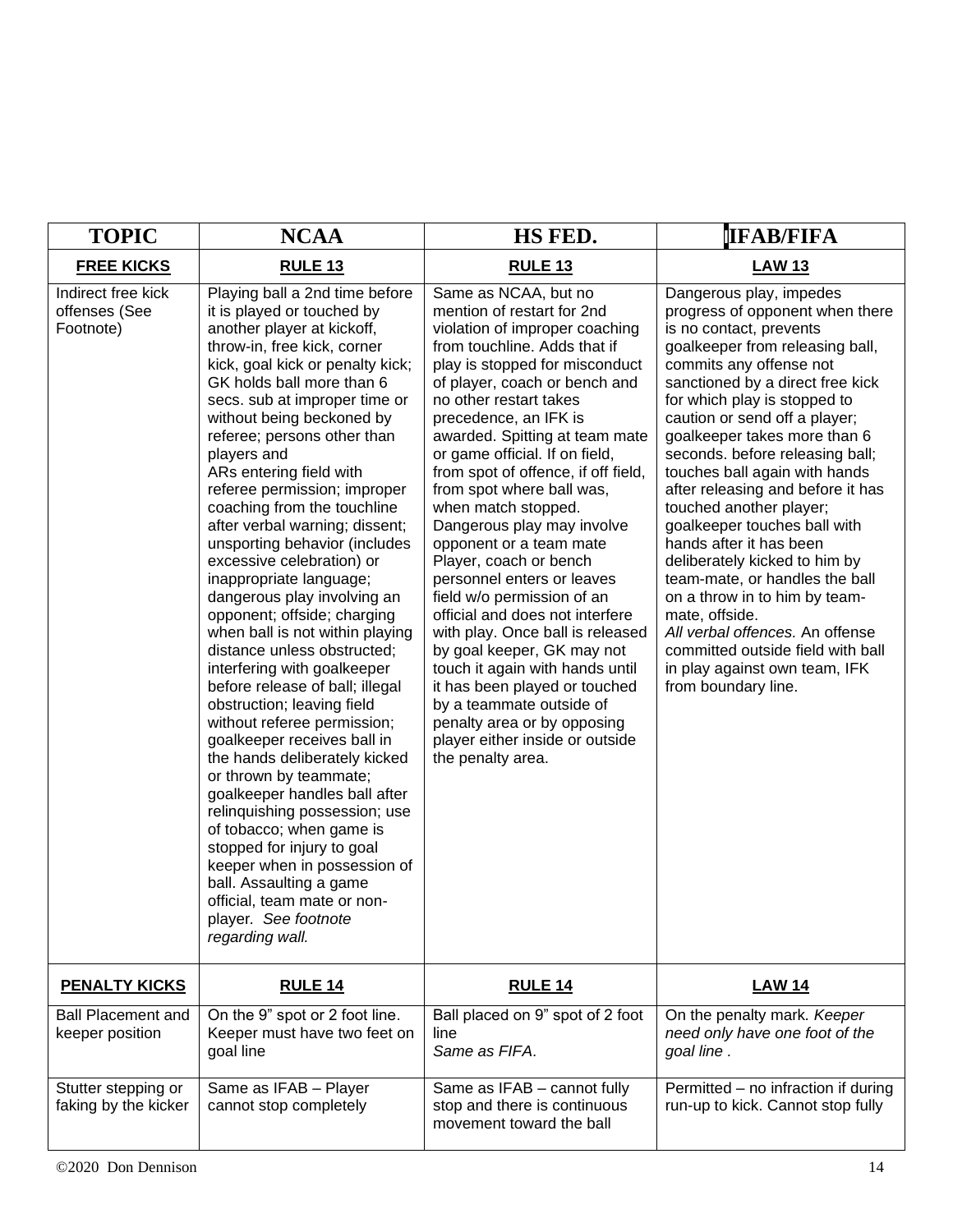| <b>TOPIC</b>                                                                                                                                         | <b>NCAA</b>                                                                                                                                                                                                                                                                                                                         | <b>HS FED</b>                                                                                                                                                                                              | <b>IFAB/FIFA</b>                                                                                                                                                                                                                                                                                                                     |
|------------------------------------------------------------------------------------------------------------------------------------------------------|-------------------------------------------------------------------------------------------------------------------------------------------------------------------------------------------------------------------------------------------------------------------------------------------------------------------------------------|------------------------------------------------------------------------------------------------------------------------------------------------------------------------------------------------------------|--------------------------------------------------------------------------------------------------------------------------------------------------------------------------------------------------------------------------------------------------------------------------------------------------------------------------------------|
| <b>PENALTY KICKS</b>                                                                                                                                 | <b>RULE 14</b>                                                                                                                                                                                                                                                                                                                      | <b>RULE 14</b>                                                                                                                                                                                             | <b>LAW 14</b>                                                                                                                                                                                                                                                                                                                        |
| Player taking kick<br>infringes or team-<br>mate encroaches<br>and ball does not<br>go into goal                                                     | If ball goes directly out of play<br>without being touched - goal<br>kick. If ball rebounds into or<br>out of play, an indirect free<br>kick is awarded                                                                                                                                                                             | Goal kick if ball goes directly<br>over goal line. If deflected out<br>by goal keeper or ball bounces<br>into play - Indirect free kick to<br>defenders. If saved by goal<br>keeper, play continues        | Indirect free kick given to<br>defenders at the point of<br>infraction. If GK and kicker both<br>offend and ball goes into goal,<br>indirect free kick and caution to<br>keeper.                                                                                                                                                     |
| Kicks from the<br>penalty spot/mark<br>(tiebreaker)                                                                                                  | No player reduction if other<br>team is less than 11. Coach<br>not allowed in center circle<br>during kicks. 10 kickers to be<br>designated from the roster to<br>remain at center circle. Order<br>can be changed if more kicks<br>required. Need not have been<br>on field at end of match.<br>Referee selects goal to be<br>used | Same as NCAA Coach selects<br>the first 5 kickers. If still tied, 5<br>different players are selected.<br>Any player on the roster may<br>take part. Coach and non-<br>kickers must remain in team<br>area | If one team playing short, other<br>team, must reduce number of<br>kickers to equalize, coach not<br>permitted on field. Each team<br>must have same number of<br>kickers. Only players on the field<br>at the end of the match may take<br>part. Kickers to remain in center<br>circle. After all are taken order<br>can be changed |
| Kicker plays ball<br>backwards                                                                                                                       | Kick is retaken                                                                                                                                                                                                                                                                                                                     | Indirect free kick to defenders                                                                                                                                                                            | Indirect Free Kick to defenders<br>and caution to offender                                                                                                                                                                                                                                                                           |
| After kick is taken,<br>but before being<br>touched by another<br>player or hits the<br>goal, necessitating<br>a suspension (i.e.<br>outside agent). | Kick is retaken                                                                                                                                                                                                                                                                                                                     | Kick is retaken                                                                                                                                                                                            | Same as NCAA                                                                                                                                                                                                                                                                                                                         |
| <b>THROW-IN</b>                                                                                                                                      | <b>RULE 15</b>                                                                                                                                                                                                                                                                                                                      | <b>RULE 15</b>                                                                                                                                                                                             | <b>LAW 15</b>                                                                                                                                                                                                                                                                                                                        |
| Position of<br>Defenders                                                                                                                             | Same as IFAB                                                                                                                                                                                                                                                                                                                        | Same as IFAB                                                                                                                                                                                               | All must stand no less than 2<br>meters (2 yards) from the point<br>on the touchline from where the<br>throw-in is to be taken, may not<br>jump about or distract - caution<br>is given.                                                                                                                                             |
| <b>Ball never enters</b><br>field                                                                                                                    | Throw-in awarded to<br>opponent                                                                                                                                                                                                                                                                                                     | Same as NCAA                                                                                                                                                                                               | Throw-in retaken. Cannot kneel<br>or sit. Must stand                                                                                                                                                                                                                                                                                 |
| Throw-in by<br>impaired player<br>using only one<br>hand                                                                                             | No provision                                                                                                                                                                                                                                                                                                                        | Legal - One-handed throw-in<br>allowed in such cases                                                                                                                                                       | Same as HS Fed                                                                                                                                                                                                                                                                                                                       |
|                                                                                                                                                      |                                                                                                                                                                                                                                                                                                                                     |                                                                                                                                                                                                            |                                                                                                                                                                                                                                                                                                                                      |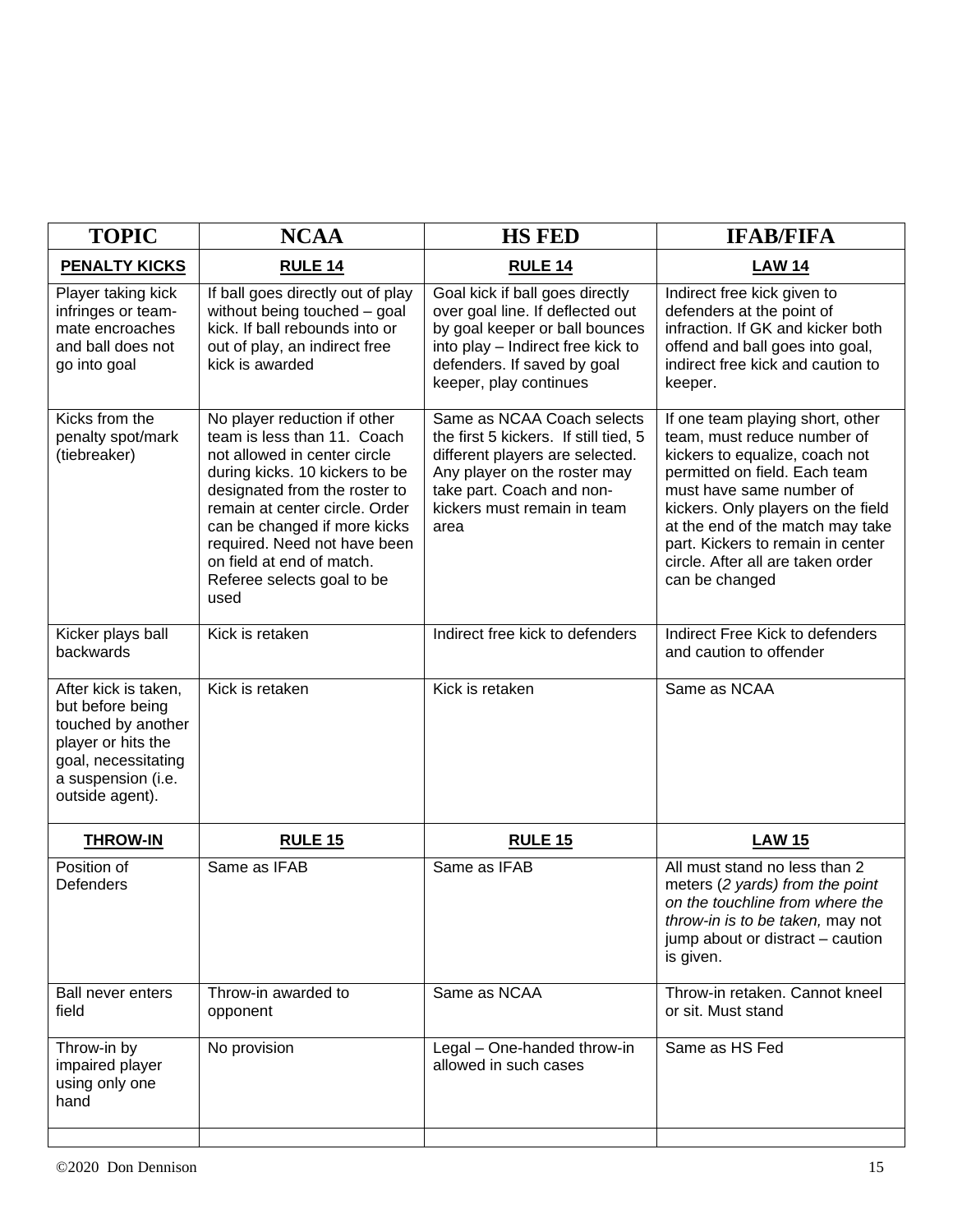| <b>TOPIC</b>                                                                               | <b>NCAA</b>                                                                                                                                                                                                                                                                                                                                                                                                                          | <b>HS FED</b>                                                                                                                                                                                                    | <b>IFAB/FIFA</b>                                                                                                                                       |
|--------------------------------------------------------------------------------------------|--------------------------------------------------------------------------------------------------------------------------------------------------------------------------------------------------------------------------------------------------------------------------------------------------------------------------------------------------------------------------------------------------------------------------------------|------------------------------------------------------------------------------------------------------------------------------------------------------------------------------------------------------------------|--------------------------------------------------------------------------------------------------------------------------------------------------------|
| <b>GOAL KICK</b>                                                                           | RULE <sub>16</sub>                                                                                                                                                                                                                                                                                                                                                                                                                   | RULE <sub>16</sub>                                                                                                                                                                                               | <b>LAW 16</b>                                                                                                                                          |
| Ball is in play and<br>Free Kicks in<br>penalty area                                       | Same as IFAB                                                                                                                                                                                                                                                                                                                                                                                                                         | Same as NCAA                                                                                                                                                                                                     | Ball is in play as soon as kick is<br>taken and ball clearly moves.<br>Ball need not leave penalty area.<br>Also for free kicks in the penalty<br>area |
| Moving ball in goal<br>area after it is<br>spotted                                         | No prohibition unless<br>movement is for purposes of<br>time wasting                                                                                                                                                                                                                                                                                                                                                                 | Once spotted, ball may not be<br>moved to another part of goal<br>area                                                                                                                                           | Same as NCAA                                                                                                                                           |
| <b>CORNER KICK</b>                                                                         | <b>RULE 17</b><br>No significant differences in<br>the three sets of Rules and<br>Laws                                                                                                                                                                                                                                                                                                                                               | <b>RULE 17</b><br>No significant differences in<br>the three sets of Rules and<br>Laws                                                                                                                           | <b>LAW 17</b><br>No significant differences in the<br>three sets of Rules and Laws                                                                     |
| <b>MISCELLANEOUS</b>                                                                       |                                                                                                                                                                                                                                                                                                                                                                                                                                      |                                                                                                                                                                                                                  |                                                                                                                                                        |
| Foul indicated by<br><b>Assistant Referee</b>                                              | Flag held vertically overhead<br>with a slight circular wave                                                                                                                                                                                                                                                                                                                                                                         | Flag held vertically overhead<br>until referee acknowledges and<br>then a slight circular wave of<br>the flag is made and point in<br>direction of restart                                                       | Same as NCAA, but make eye<br>contact with referee before<br>waving flag                                                                               |
| Coach conveying<br>tactical information<br>to team and coach<br>and player<br>restrictions | Coach cannot leave coaching<br>and team area to give<br>instruction. Cannot instruct<br>during an injury. Coach may<br>use electronic tablet or dry-<br>erase board. No player,<br>coach or team rep. except<br>captain may approach or<br>speak to referee between<br>periods, unless summoned by<br>referee. Coach permitted to<br>view from press box and can<br>communicate with bench<br>electronically but not with<br>players | No restriction, coach may give<br>instructions to team during an<br>injury. Coach may use<br>electronic equipment and<br>tablets on sideline, but cannot<br>use them to communicate with<br>players during play. | Only one person at a time is<br>allowed to convey tactical<br>instructions from the technical<br>area                                                  |
| Future<br>Requirements or<br>proposals under<br>consideration                              | Possible elimination of<br>overtime, referee keeps<br>official clock, and modification<br>of substitution rules. (under<br>consideration)                                                                                                                                                                                                                                                                                            | None presently known                                                                                                                                                                                             | Goal line technology may be<br>used. Leagues may allow<br>"penalty box" or sin-bin for<br>cautioned players (youth, etc.)                              |
| Protest by Coach                                                                           | Allowed up to 48 hours after<br>end of match. Only granted if<br>it has impact on game<br>outcome. Limited to player<br>identification or illegal<br>participation                                                                                                                                                                                                                                                                   | No protests permitted                                                                                                                                                                                            | No Provision                                                                                                                                           |
| Outside agent<br>touches ball as it<br>goes into goal                                      | Drop ball                                                                                                                                                                                                                                                                                                                                                                                                                            | Drop ball                                                                                                                                                                                                        | Referee can award goal if the<br>touch had no impact on the<br>defenders                                                                               |